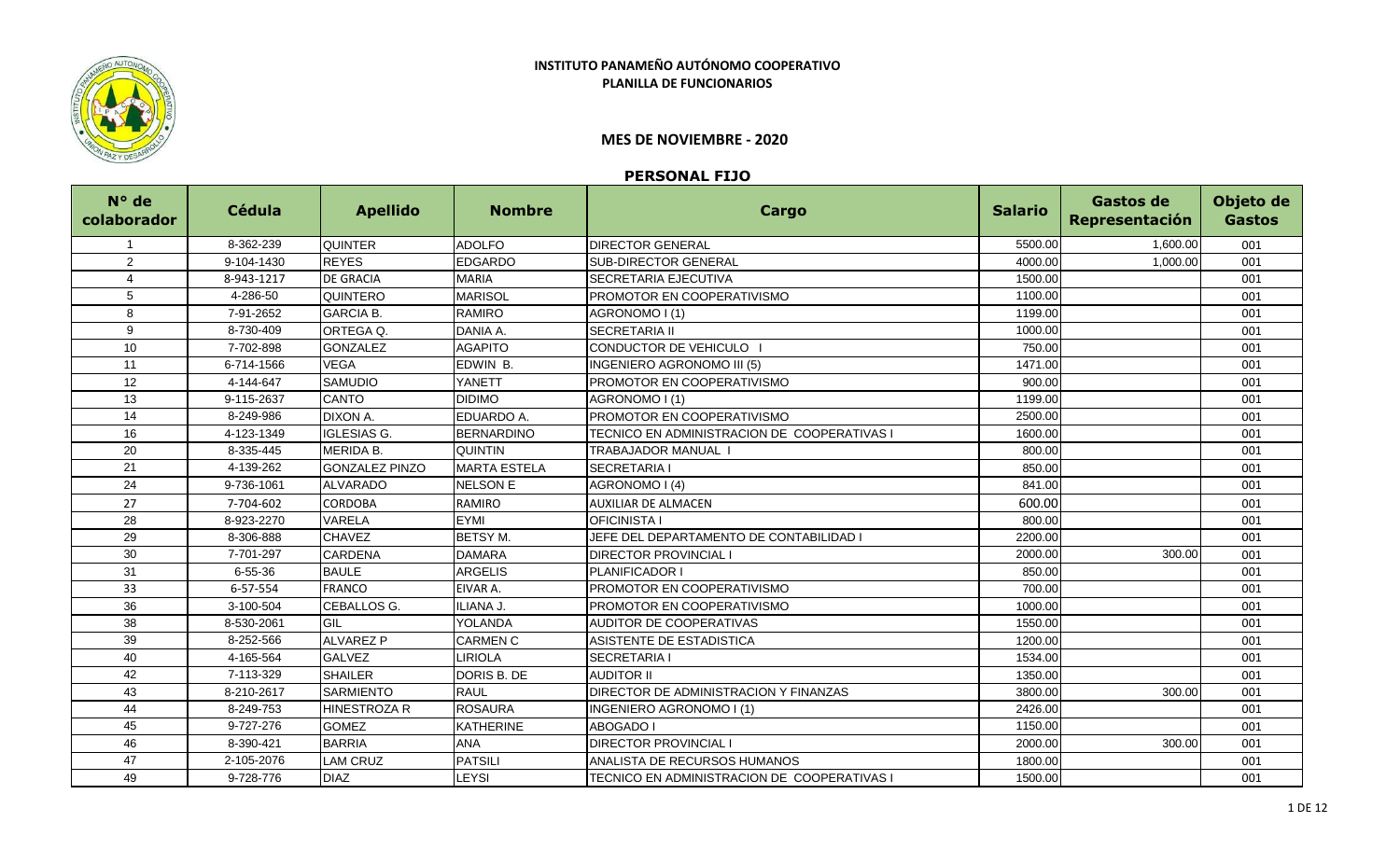| 50  | 4-743-41   | <b>DE LA TORRE</b>   | <b>SENEN</b>        | INGENIERO AGRONOMO I (1)                     | 1727.00 |        | 001 |
|-----|------------|----------------------|---------------------|----------------------------------------------|---------|--------|-----|
| 54  | 6-703-2037 | <b>VALDES</b>        | JOSE L.             | TECNICO EN ADMINISTRACION DE COOPERATIVAS I  | 850.00  |        | 001 |
| 55  | 7-91-1341  | <b>GONZALEZ</b>      | <b>CESAR</b>        | TECNICO EN ADMINISTRACION DE COOPERATIVAS I  | 1000.00 |        | 001 |
| 56  | 4-735-1650 | ROSAS F.             | <b>FRANCISCO</b>    | INGENIERO AGRONOMO II (5)                    | 2155.00 |        | 001 |
| 58  | 9-135-427  | <b>PINTO</b>         | <b>PATRICIO</b>     | AGRONOMO I (1)                               | 1199.00 |        | 001 |
| 59  | 8-407-844  | <b>BARRIOS</b>       | ERNESTINA J.        | TECNICO EN ADMINISTRACION DE COOPERATIVAS I  | 1300.00 |        | 001 |
| 60  | 8-748-1073 | <b>TIBBET</b>        | <b>IZETH</b>        | <b>SECRETARIA I</b>                          | 1000.00 |        | 001 |
| 64  | 4-175-660  | OTERO C.             | <b>BETZAIDA</b>     | TECNICO EN ADMINISTRACION DE COOPERATIVAS I  | 800.00  |        | 001 |
| 66  | 6-707-1683 | <b>MOJICA</b>        | <b>ELIZABERH</b>    | AUDITOR DE COOPERATIVAS                      | 1500.00 |        | 001 |
| 68  | 4-743-2353 | <b>AGUIRRE</b>       | <b>YORDY</b>        | PLANIFICADOR I                               | 950.00  |        | 001 |
| 70  | 9-705-177  | <b>BERNAL</b>        | NILKA O.            | <b>PROMOTOR EN COOPERATIVISMO</b>            | 1000.00 |        | 001 |
| 71  | 8-482-409  | NAVARRO R.           | <b>DAYSI</b>        | <b>TRABAJADOR SOCIAL III</b>                 | 1810.00 |        | 001 |
| 72  | 8-511-379  | <b>AGUILAR</b>       | <b>CLEMENTINA</b>   | <b>ALMACENISTA I</b>                         | 750.00  |        | 001 |
| 73  | 5-13-1892  | <b>ORTIZ MENA</b>    | <b>VIVIANA</b>      | <b>SECRETARIA I</b>                          | 1000.00 |        | 001 |
| 74  | 9-105-433  | <b>ALVAREZ</b>       | <b>DIOGENES</b>     | AUDITOR DE COOPERATIVAS                      | 1500.00 |        | 001 |
| 76  | 6-56-2034  | <b>POLO</b>          | OYRA DE             | <b>SECRETARIA I</b>                          | 800.00  |        | 001 |
| 77  | 8-717-2493 | <b>DE GRACIA</b>     | <b>IVETTE</b>       | ANALISTA DE PERSONAL I                       | 1000.00 |        | 001 |
| 78  | 9-128-239  | RODRIGUEZ M.         | <b>ABIGAIL</b>      | INGENIERO AGRONOMO I (1)                     | 2426.00 |        | 001 |
| 79  | 6-53-1214  | <b>BUSTAMANTE L.</b> | CESAR A.            | INGENIERO AGRONOMO I (1)                     | 2426.00 |        | 001 |
| 81  | 8-494-249  | <b>GARCIA T.</b>     | ABDELAZIZ A.        | INGENIERO AGRONOMO I (1)                     | 2426.00 |        | 001 |
| 83  | 4-773-257  | <b>CASTILLO</b>      | <b>SKIL</b>         | TECNICO EN ADMINISTRACION DE COOPERATIVAS I  | 600.00  |        | 001 |
| 87  | 4-718-1042 | <b>RUEDA</b>         | <b>JESSIKA</b>      | <b>SECRETARIA I</b>                          | 750.00  |        | 001 |
| 88  | 8-470-993  | <b>ACOSTA R.</b>     | <b>MARICELA</b>     | <b>SECRETARIA I</b>                          | 1000.00 |        | 001 |
| 90  | 9-219-1756 | <b>RODRIGUEZ</b>     | <b>BENJAMIN</b>     | CONDUCTOR DE VEHICULO                        | 800.00  |        | 001 |
| 92  | 8-201-751  | <b>TEJADA</b>        | <b>ENEIDA DEL C</b> | MENSAJERO INTERNO                            | 800.00  |        | 001 |
| 93  | 6-58-1312  | <b>ALMANZA</b>       | <b>EMELDA E.</b>    | <b>ANALISTA DE PRESUPUESTO</b>               | 1700.00 |        | 001 |
| 94  | 8-741-2046 | VISUETE C.           | HILDA L.            | <b>SECRETARIA I</b>                          | 1000.00 |        | 001 |
| 98  | 8-434-535  | LASSO                | <b>RAVIENNA</b>     | <b>SECRETARIA I</b>                          | 900.00  |        | 001 |
| 99  | 9-107-345  | <b>CARRION</b>       | OFELIA Q. DE        | <b>SECRETARIA I</b>                          | 800.00  |        | 001 |
| 100 | 2-120-293  | RODRIGUEZ            | <b>JANETTE</b>      | <b>DIRECTOR PROVINCIAL I</b>                 | 2000.00 | 300.00 | 001 |
| 101 | 9-135-990  | PONCE C.             | ANA JUDITH          | <b>SECRETARIA I</b>                          | 800.00  |        | 001 |
| 102 | 6-713-1475 | <b>CASTILLO</b>      | <b>SONIA</b>        | <b>FOTOGRAFO</b>                             | 600.00  |        | 001 |
| 103 | 8-743-2449 | <b>MARCIAGA</b>      | MARILUZ             | <b>SECRETARIA I</b>                          | 1400.00 |        | 001 |
| 105 | 8-891-197  | <b>VILLAMONTE</b>    | MANUELA             | <b>SECRETARIA I</b>                          | 750.00  |        | 001 |
| 106 | 8-731-1898 | <b>VITAL</b>         | ANABELL DE          | TECNICO EN ADMINISTRACION DE COOPERATIVAS I  | 1000.00 |        | 001 |
| 108 | 9-167-515  | <b>MEDINA</b>        | <b>ROLANDO</b>      | <b>MECANICO AUTOMOTRIZ I</b>                 | 1000.00 |        | 001 |
| 110 | 1-702-929  | LARA                 | ANABEL P. DE        | TECNICO EN ADMINISTRACION DE COOPERATIVAS II | 1000.00 |        | 001 |
| 111 | 6-49-731   | <b>BULTRON</b>       | <b>LUIS</b>         | <b>PROMOTOR EN COOPERATIVISMO II</b>         | 1100.00 |        | 001 |
| 112 | 4-243-953  | <b>SANCHEZ</b>       | <b>MIGUEL</b>       | ASISTENTE DE INFORMACION REL PUBLICAS        | 850.00  |        | 001 |
| 114 | 7-116-604  | <b>VERGARA</b>       | <b>MAXIMINO</b>     | TECNICO EN ADMINISTRACION DE COOPERATIVAS I  | 1000.00 |        | 001 |
| 115 | 4-714-1364 | <b>CONCEPCION</b>    | <b>CARMELA</b>      | <b>SECRETARIA I</b>                          | 800.00  |        | 001 |
| 119 | 2-66-983   | FERNANDEZ            | <b>RAMON</b>        | PROMOTOR EN COOPERATIVISMO                   | 750.00  |        | 001 |
| 121 | 7-91-253   | <b>MONTENEGRO</b>    | RENE A.             | TECNICO AGROPECUARIO I (1)                   | 1786.00 |        | 001 |
| 122 | 7-93-2751  | <b>DOMINGUEZ</b>     | ELIO E.             | AUDITOR DE COOPERATIVAS                      | 1400.00 |        | 001 |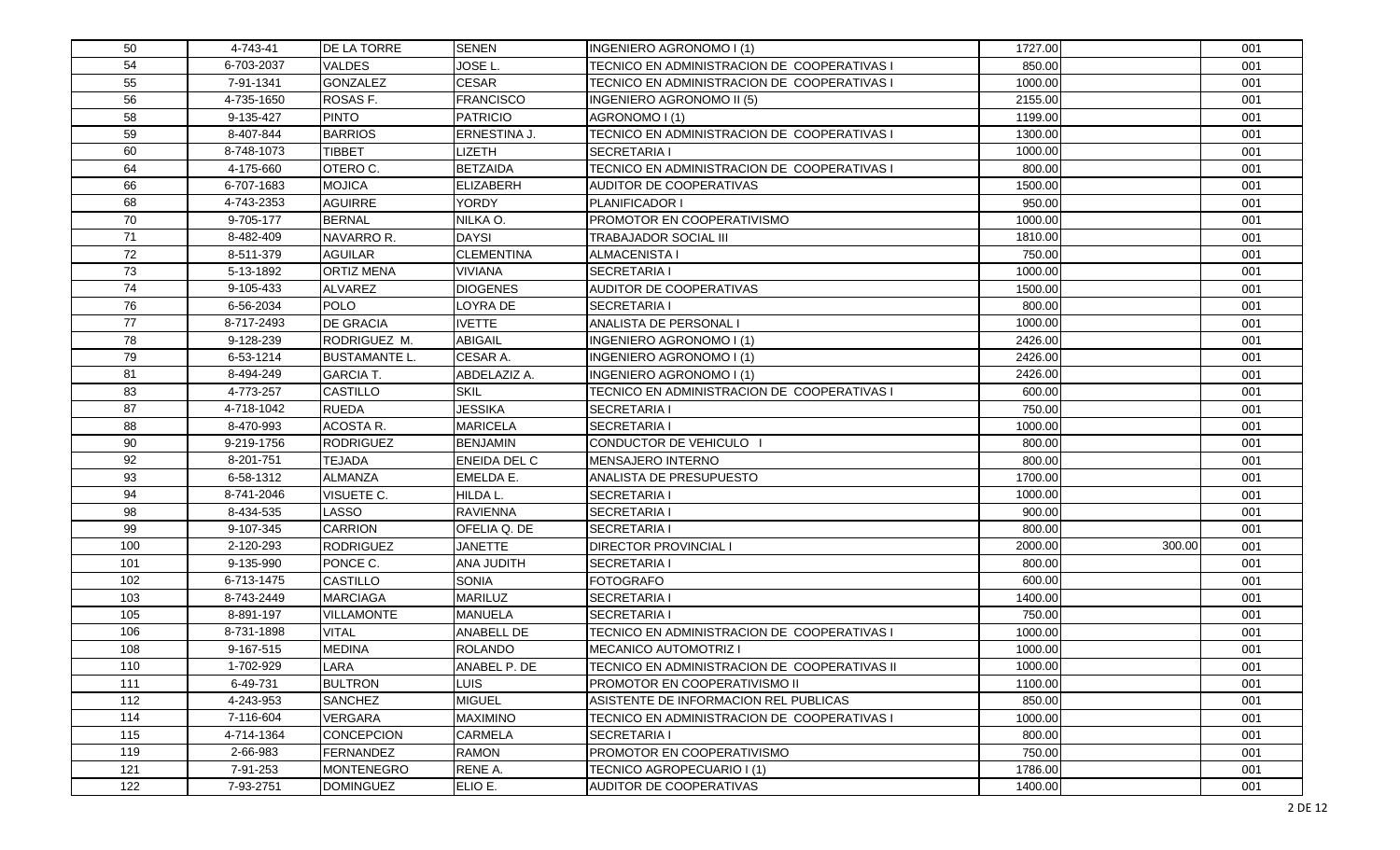| 123 | 8-223-2134 | ZAMBRANO B.          | MARLENIA A.          | <b>OFICINISTA I</b>                            | 1100.00 |        | 001 |
|-----|------------|----------------------|----------------------|------------------------------------------------|---------|--------|-----|
| 124 | 4-243-601  | <b>ROJAS</b>         | JOSE                 | JEFE DE PLANIFICACION II                       | 2500.00 |        | 001 |
| 125 | 8-510-620  | <b>AYALA</b>         | YAMILKA              | <b>SECRETARIA I</b>                            | 800.00  |        | 001 |
| 129 | 8-426-351  | <b>UBARTE S.</b>     | <b>NURIA S.</b>      | JEFE DE SECCION DE ALMACEN                     | 1200.00 |        | 001 |
| 130 | 8-468-782  | SILVA M.             | RODRIGO A.           | JEFE DEL DEPARTAMENTO DE COMPRAS               | 2000.00 |        | 001 |
| 131 | 9-739-10   | <b>CARPINTERO</b>    | <b>ENILSA</b>        | ASISTENTE EJECUTIVO II                         | 2000.00 |        | 001 |
| 132 | 6-57-744   | <b>GARCIA</b>        | <b>RIGOBERTO</b>     | SECRETARIO GENERAL                             | 4000.00 | 500.00 | 001 |
| 134 | PE-8-93    | <b>LOBON</b>         | <b>JUAN</b>          | AGRONOMO I (1)                                 | 1199.00 |        | 001 |
| 136 | 8-447-456  | <b>ARIZA AVILA</b>   | <b>EDUARDO</b>       | CONDUCTOR DE VEHICULO I                        | 950.00  |        | 001 |
| 137 | 8-321-102  | <b>SOLIS</b>         | CECILIA J. DE        | PLANIFICADOR I                                 | 1000.00 |        | 001 |
| 138 | 9-124-833  | <b>ESPINOSA</b>      | ITZI B. DE           | SECRETARIA EJECUTIVA II                        | 1800.00 |        | 001 |
| 140 | 8-729-2153 | <b>CONTRERAS</b>     | SILVIA A.            | SECRETARIA EJECUTIVA I                         | 1075.00 |        | 001 |
| 141 | 7-109-142  | <b>CASTILLERO</b>    | ZAIRA JAEN DE        | SECRETARIA I                                   | 800.00  |        | 001 |
| 142 | 3-710-1037 | ZAPATA J.            | <b>YILSY</b>         | SECRETARIA I                                   | 750.00  |        | 001 |
| 144 | 8-397-259  | GONZALEZ C.          | <b>ERNESTO</b>       | CONDUCTOR DE VEHICULO I                        | 950.00  |        | 001 |
| 146 | 4-233-928  | VILLARREAL           | DIGNA M. DE          | TECNICO EN ADMINISTRACION DE COOPERATIVAS II   | 950.00  |        | 001 |
| 149 | 8-715-1632 | <b>BETHANCOURT</b>   | <b>BETHZAIDA</b>     | <b>SECRETARIA I</b>                            | 700.00  |        | 001 |
| 150 | 4-752-1320 | CORTEZ V.            | JAROSLAVVA C.        | <b>SECRETARIA I</b>                            | 1500.00 |        | 001 |
| 152 | 9-714-079  | <b>RODRIGUEZ</b>     | <b>BREDY</b>         | INGENIERO AGRONOMO III (3)                     | 2426.00 |        | 001 |
| 153 | 8-514-1182 | <b>HOQUEE</b>        | ANA M DE             | ANALISTA DE PRESUPUESTO                        | 1300.00 |        | 001 |
| 154 | 8-213-1170 | <b>DE LA ROSA</b>    | <b>MOISES</b>        | PROMOTOR EN COOPERATIVISMO                     | 1250.00 |        | 001 |
| 155 | 4-710-2395 | <b>CABALLERO</b>     | <b>AUDILIO</b>       | TECNICO EN ADMINISTRACION DE COOPERATIVAS I    | 750.00  |        | 001 |
| 156 | 4-777-133  | <b>GONZALEZ</b>      | <b>EIMY</b>          | PROMOTOR EN COOPERATIVISMO II                  | 1000.00 |        | 001 |
| 157 | 4-113-443  | <b>BANDINI</b>       | <b>JOSE</b>          | <b>DIRECTOR PROVINCIAL I</b>                   | 2000.00 | 300.00 | 001 |
| 158 | 2-99-2195  | <b>LOPEZ</b>         | LUIS CARLOS          | JEFE DE PRESUPUESTO                            | 2500.00 |        | 001 |
| 160 | 4-159-486  | QUINTERO G.          | MARIA E.             | COORDINADOR DE PLANES Y PROGRAMAS              | 2500.00 |        | 001 |
| 161 | 8-267-811  | <b>MURILLO</b>       | <b>FRANKLIN O.</b>   | PROMOTOR EN COOPERATIVISMO                     | 1100.00 |        | 001 |
| 163 | 9-219-539  | <b>GONZALEZ</b>      | LORIS D.             | <b>RECEPCIONISTA</b>                           | 670.00  |        | 001 |
| 166 | 8-471-573  | <b>DOMINGUEZ</b>     | <b>BETSY</b>         | TECNICO EN ADMINISTRACION DE COOPERATIVAS I    | 1013.00 |        | 001 |
| 167 | 6-701-1635 | <b>VERGARA I.</b>    | <b>IBRADA M.</b>     | ASISTENTE DE INFORMACION Y RELACIONES PUBLICAS | 1000.00 |        | 001 |
| 169 | 6-79-234   | <b>BUSTAVINO C.</b>  | ZULEYKA DEL C.       | SECRETARIA I                                   | 850.00  |        | 001 |
| 170 | 8-515-961  | <b>FERNANDEZ</b>     | <b>GUSTAVO E.</b>    | TECNICO EN ADMON DE COOP.                      | 925.00  |        | 001 |
| 172 | 7-88-435   | CASTILLO V.          | CYNTHIA M.           | PROMOTOR EN COOPERATIVISMO                     | 1000.00 |        | 001 |
| 175 | 4-149-878  | CAJAR                | <b>ENDIRA DE</b>     | TRABAJADOR SOCIAL I                            | 1285.00 |        | 001 |
| 177 | 9-123-2517 | <b>APARICIO</b>      | <b>DIMAS RAUL</b>    | TECNICO EN ADMINISTRACION DE COOPERATIVAS II   | 1300.00 |        | 001 |
| 178 | 4-710-1549 | <b>PINEDA</b>        | <b>MARIA</b>         | TECNICO EN ADMINISTRACION DE COOPERATIVAS I    | 750.00  |        | 001 |
| 179 | 8-481-559  | <b>VILLARREAL</b>    | OLINDA E.            | TECNICO EN ADMINISTRACION DE COOPERATIVAS I    | 950.00  |        | 001 |
| 180 | 4-701-1203 | <b>FRANCO</b>        | JOSE A.              | PROMOTOR EN COOPERATIVISMO                     | 700.00  |        | 001 |
| 182 | 6-68-468   | QUINTERO             | <b>ESMERALDA DEL</b> | TECNICO EN ADMINISTRACION DE COOPERATIVAS I    | 1105.00 |        | 001 |
| 183 | 7-92-2583  | <b>BERNAL</b>        | <b>ARACELLYS</b>     | <b>SECRETARIA I</b>                            | 800.00  |        | 001 |
| 184 | 8-234-917  | DIAZ VASQUEZ         | <b>PORFIRIO</b>      | PROMOTOR EN COOPERATIVISMO                     | 1250.00 |        | 001 |
| 186 | 2-101-887  | <b>BETHANCOURT</b>   | <b>IRIS DE</b>       | PROMOTOR EN COOPERATIVISMO                     | 1100.00 |        | 001 |
| 187 | 8-366-419  | <b>TIMANA</b>        | ILKA B.              | TECNICO EN ADMINISTRACION DE COOPERATIVAS I    | 1350.00 |        | 001 |
| 188 | 4-290-439  | JUAN CASTILLO GUERRA |                      | TECNICO EN ADMINISTRACION DE COOPERATIVAS I    | 1000.00 |        | 001 |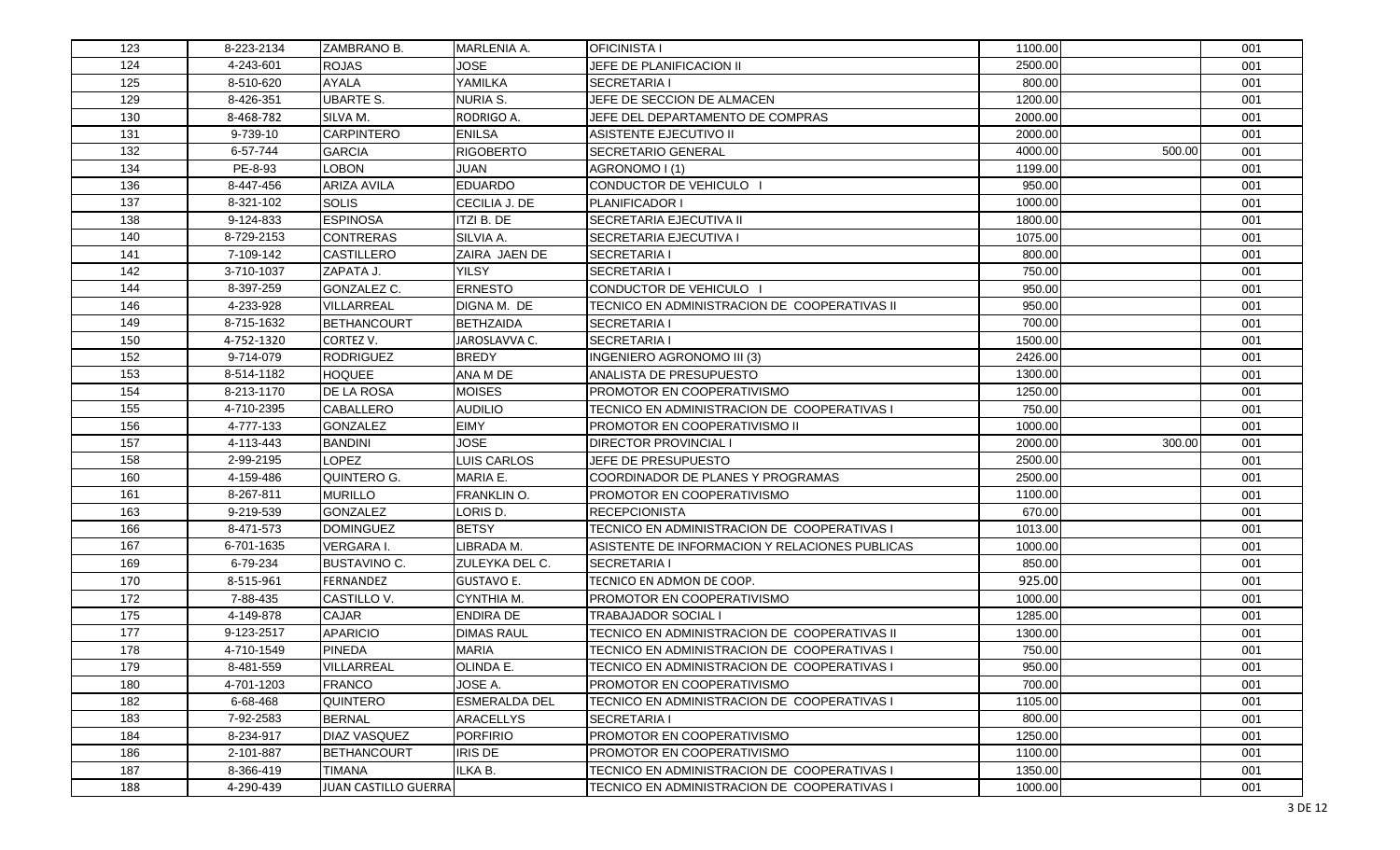| 189 | 6-68-779   | <b>RAMOS</b>           | MADELINE V DE                  | TECNICO EN ADMINISTRACION DE COOPERATIVAS I    | 750.00  | 001 |
|-----|------------|------------------------|--------------------------------|------------------------------------------------|---------|-----|
| 191 | 7-98-72    | VELASQUEZ              | <b>EDILMA</b>                  | <b>PROMOTOR EN COOPERATIVISMO</b>              | 950.00  | 001 |
| 195 | 2-717-2265 | <b>MARTINEZ</b>        | ANIBAL                         | <b>ALMACENISTA I</b>                           | 1200.00 | 001 |
| 196 | 2-115-700  | LOO R.                 | <b>MAYRA</b>                   | PROMOTOR EN COOPERATIVISMO                     | 800.00  | 001 |
| 197 | 8-301-671  | <b>VELOTTI</b>         | ULLA                           | ASISTENTE DE INFORMACION Y RELACIONES PUBLICAS | 1350.00 | 001 |
| 198 | 2-723-1727 | <b>MARCIAGA</b>        | LUIS                           | TECNICO EN ADMINISTRACION DE COOPERATIVAS I    | 900.00  | 001 |
| 199 | 9-711-1510 | <b>URENA</b>           | <b>SIXTO</b>                   | TECNICO EN ADMINISTRACION DE COOPERATIVAS I    | 600.00  | 001 |
| 200 | 8-409-404  | <b>TUNON MENACHO</b>   | YANALEXIS                      | <b>SECRETARIA III</b>                          | 2200.00 | 001 |
| 201 | 8-222-2010 | VARELA M.              | <b>ANA CECILIA</b>             | <b>SECRETARIA I</b>                            | 1050.00 | 001 |
| 204 | 7-709-2063 | <b>CAMPOS</b>          | <b>NELSON</b>                  | TECNICO EN ADMINISTRACION DE COOPERATIVAS I    | 600.00  | 001 |
| 205 | 8-171-838  | LAGIN                  | <b>LIZETTE</b>                 | JEFE DEL DEPARTAMENTO DE SERVICIOS GENERALES   | 1800.00 | 001 |
| 208 | 6-704-515  | MUNOZ DE LEON          | <b>YIRSA</b>                   | TECNICO EN ADMINISTRACION DE COOPERATIVAS I    | 800.00  | 001 |
| 209 | 8-512-148  | PINTO C.               | ABEL I.                        | <b>ALMACENISTA I</b>                           | 900.00  | 001 |
| 212 | 8-366-327  | RUIZ F.                | OMAR F.                        | COORDINADORA DE PLANES Y PROGRAMAS             | 1100.00 | 001 |
| 219 | 8-369-538  | SANTANA                | <b>OMAR</b>                    | <b>OFICINISTA I</b>                            | 1000.00 | 001 |
| 222 | 9-113-2056 | CASTILLO R.            | LIODELDA O.                    | ISECRETARIA I                                  | 850.00  | 001 |
| 225 | 1-721-2311 | <b>GOMEZ</b>           | <b>OLGA</b>                    | AUDITOR DE COOPERATIVAS                        | 1700.00 | 001 |
| 226 | 7-85-1022  | <b>SUCRE</b>           | ITZELA Y. MORENO DE SECRETARIA |                                                | 800.00  | 001 |
| 228 | 8-232-870  | <b>BAZAN C.</b>        | <b>JOSE LUIS</b>               | <b>OFICINISTA DE PLANILLAS</b>                 | 2500.00 | 001 |
| 238 | 4-220-855  | GOMEZ E.               | WILBER E.                      | <b>AUDITOR DE COOPERATIVAS</b>                 | 1350.00 | 001 |
| 239 | 4-77-536   | LEZCANO <sub>S</sub> . | <b>ALCIBIADES</b>              | <b>MENSAJERO INTERNO</b>                       | 750.00  | 001 |
| 246 | 7-84-679   | <b>CARDENAS</b>        | <b>ELSY</b>                    | TECNICO EN ADMINISTRACION DE COOPERATIVAS I    | 900.00  | 001 |
| 248 | 6-73-365   | <b>PERALTA</b>         | ANGELICA DEL C                 | TECNICO EN ADMINISTRACION DE COOPERATIVAS I    | 1000.00 | 001 |
| 250 | 6-87-601   | PEREZ A.               | <b>NICOLAS</b>                 | CONDUCTOR DE VEHICULO I                        | 800.00  | 001 |
| 253 | 8-794-920  | <b>PINEDA</b>          | <b>EDURADO</b>                 | TECNICO EN ADMINISTRACION DE COOPERATIVAS I    | 1000.00 | 001 |
| 254 | 2-99-1020  | PINILLA R.             | DORA ELVIA                     | <b>SECRETARIA I</b>                            | 800.00  | 001 |
| 258 | 8-386-651  | <b>MOSQUERA</b>        | <b>CARMEN Y.</b>               | ISECRETARIA I                                  | 1000.00 | 001 |
| 259 | 8-905-506  | DE LEON                | LUIS A                         | ADMINISTRADOR DE REDES Y TELEFONIA             | 1100.00 | 001 |
| 260 | 6-85-120   | <b>PEREIRA</b>         | <b>ISABEL</b>                  | <b>PROMOTOR EN COOPERATIVISMO</b>              | 400.00  | 001 |
| 261 | 8-747-249  | <b>ESCUDERO D.</b>     | YAEL T.                        | ASISTENTE DE CONTABILIDAD                      | 1200.00 | 001 |
| 262 | 8-743-2469 | <b>SANCHEZ</b>         | YARITZA DE                     | <b>OFICINISTA I</b>                            | 800.00  | 001 |
| 263 | 8-379-837  | PALACIO CANO           | <b>FRANCISCO</b>               | CONDUCTOR DE VEHICULO                          | 950.00  | 001 |
| 265 | 8-729-243  | <b>JIMENEZ</b>         | MIREILI                        | <b>SECRETARIA I</b>                            | 850.00  | 001 |
| 266 | 8-228-640  | <b>GARCIA A.</b>       | NORBERTO A.                    | CONDUCTOR DE VEHICULO I                        | 1000.00 | 001 |
| 273 | 8-255-623  | <b>ROBINSON S.</b>     | HECTOR A.                      | CONDUCTOR DE VEHICULO I                        | 750.00  | 001 |
| 277 | 5-701-1878 | <b>MOSQUERA</b>        | <b>MERCEDES</b>                | COORDINADOR ADMINISTRATIVO                     | 800.00  | 001 |
| 280 | 2-102-1695 | <b>GONZALEZ</b>        | <b>ALJIBET</b>                 | TECNICO EN ADMINISTRACION DE COOPERATIVAS I    | 850.00  | 001 |
| 281 | 8-518-142  | <b>MARIN ALVAREZ</b>   | MARISOL Y.                     | <b>COTIZADOR DE PRECIOS I</b>                  | 1100.00 | 001 |
| 282 | 8-446-619  | <b>ORTEGA</b>          | INES M.                        | SECRETARIA EJECUTIVA I                         | 1200.00 | 001 |
| 283 | N-20-2059  | <b>GUTIERREZ</b>       | ADOLFO E.                      | TECNICO EN ADMINISTRACION DE COOPERATIVAS I    | 1250.00 | 001 |
| 284 | 8-763-159  | <b>CAMPBELL</b>        | <b>THUSKANIA</b>               | ASISTENTE DE TESORERIA                         | 800.00  | 001 |
| 287 | 4-138-902  | <b>CEBALLOS</b>        | <b>JAVIER</b>                  | CONDUCTOR DE VEHICULO I                        | 800.00  | 001 |
| 291 | 8-306-779  | <b>CASTANEDA</b>       | <b>ALCIDES</b>                 | OFICIAL DE SEGURIDAD DE SISTEMAS INFORMATICOS  | 900.00  | 001 |
| 292 | 9-127-236  | <b>VALENCIA</b>        | <b>MARIA DE</b>                | <b>TRABAJADOR MANUAL</b>                       | 700.00  | 001 |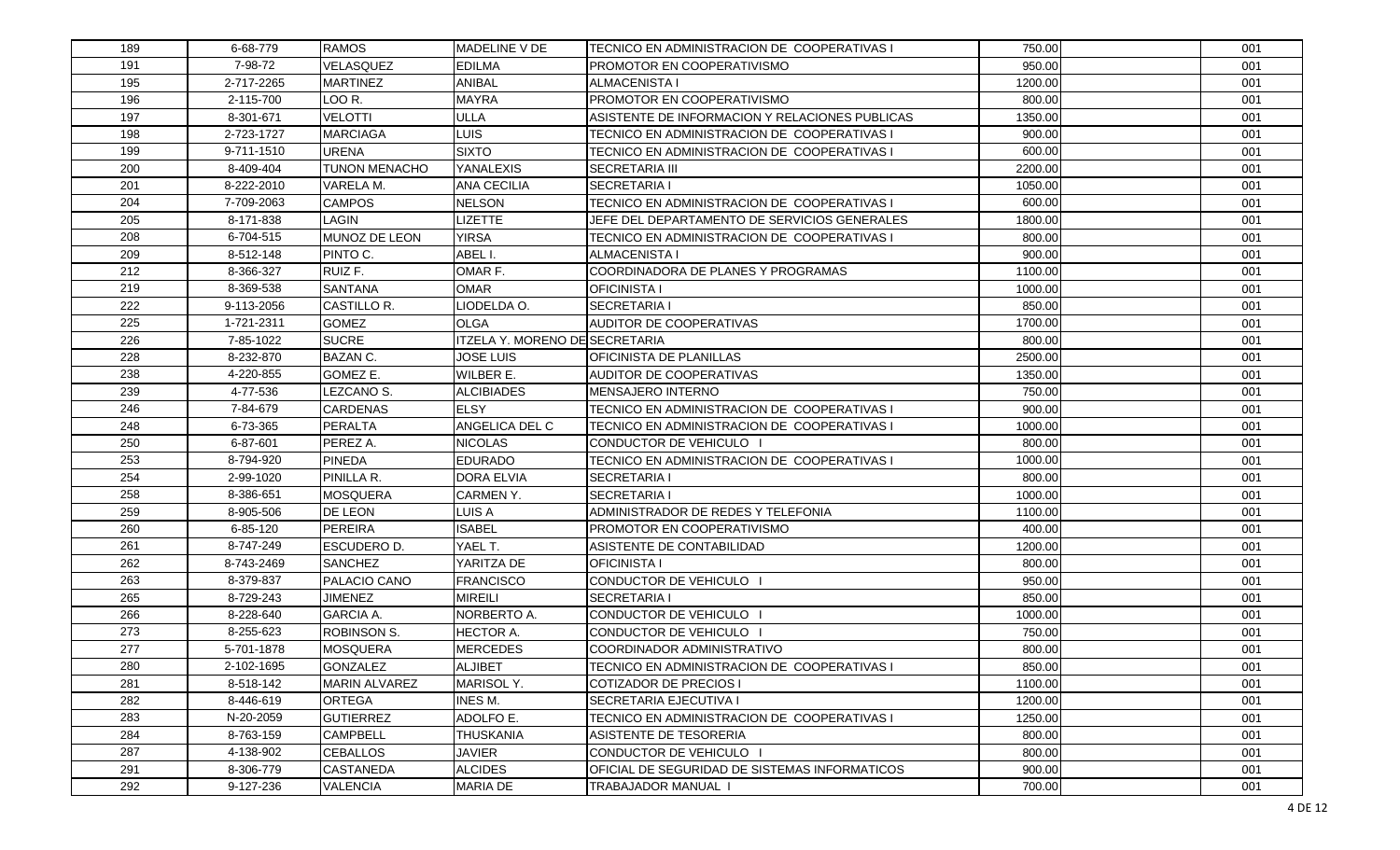| 293 | 3-80-1201  | <b>JOSEPH</b>         | <b>JUAN</b>           | CONDUCTOR DE VEHICULO                              | 950.00  |        | 001 |
|-----|------------|-----------------------|-----------------------|----------------------------------------------------|---------|--------|-----|
| 294 | 4-104-1203 | MONTES R.             | <b>SANTANA</b>        | COORDINADOR ADMINISTRATIVO                         | 1200.00 |        | 001 |
| 295 | 2-145-345  | <b>SALDANA</b>        | <b>NILKA</b>          | AUDITOR DE COOPERATIVAS                            | 1300.00 |        | 001 |
| 296 | 8-444-795  | <b>JOHNSON LAND</b>   | ADOLFO E.             | JEFE DEL DEPARTAMENTO DE AUDITORIA DE COOPERATIVAS | 2000.00 |        | 001 |
| 299 | 8-400-656  | <b>CORDOBA TORRES</b> | <b>PABLO</b>          | <b>AUDITOR DE COOPERATIVAS</b>                     | 1250.00 |        | 001 |
| 303 | 6-68-778   | <b>RODRIGUEZ L</b>    | <b>HIPOLITO</b>       | AUDITOR DE COOPERATIVAS                            | 1450.00 |        | 001 |
| 304 | 8-257-1235 | CHERIGO R.            | <b>GRISELDA</b>       | <b>AUDITOR DE COOPERATIVAS</b>                     | 1475.00 |        | 001 |
| 306 | 1-19-1533  | <b>TOCHEZ</b>         | <b>JAIME</b>          | <b>DIRECTOR PROVINCIAL I</b>                       | 2000.00 | 300.00 | 001 |
| 307 | 5-12-1310  | <b>ALVARADO</b>       | <b>HILGAN</b>         | <b>ADMINISTRADOR PROVINCIAL</b>                    | 2000.00 | 300.00 | 001 |
| 308 | 3-714-448  | <b>GIBBONS</b>        | <b>NELLY</b>          | <b>DIRECTOR PROVINCIAL I</b>                       | 2000.00 | 300.00 | 001 |
| 309 | 5-704-1508 | <b>CUESTA</b>         | <b>RAFAEL</b>         | <b>DIRECTOR PROVINCIAL I</b>                       | 2000.00 | 300.00 | 001 |
| 354 | 8-714-598  | <b>DE LA LASTRA</b>   | <b>DESIREE</b>        | <b>ABOGADO I</b>                                   | 1700.00 |        | 001 |
| 358 | 8-715-2051 | <b>ECHEVERRIA</b>     | <b>CHIARA</b>         | TECNICO EN ADMINISTRACION DE COOPERATIVAS I        | 1100.00 |        | 001 |
| 359 | 8-513-1880 | SANDOVAL G.           | <b>ZOBEIDA</b>        | ASISTENTE DE INFORMACION Y RELACIONES PUBLICAS     | 1100.00 |        | 001 |
| 360 | 8-842-2357 | <b>BERROCAL S.</b>    | JULIA M.              | COORDINADOR ADMINISTRATIVO                         | 750.00  |        | 001 |
| 361 | 6-708-1638 | <b>SOLIS</b>          | RITA M.               | <b>SECRETARIA I</b>                                | 800.00  |        | 001 |
| 362 | 8-809-1831 | <b>ALVAREZ</b>        | <b>EDWIN</b>          | TECNICO EN ADMINISTRACION DE COOPERATIVAS I        | 1050.00 |        | 001 |
| 363 | 8-224-2328 | FERNANDEZ C.          | ANIBAL                | AYUDANTE GENERAL                                   | 800.00  |        | 001 |
| 364 | 8-842-2478 | <b>MONTERREY</b>      | ANA LUZ               | <b>SECRETARIA I</b>                                | 1250.00 |        | 001 |
| 365 | 8-902-210  | <b>JUSTO</b>          | YURIETH I.            | <b>SECRETARIA I</b>                                | 850.00  |        | 001 |
| 370 | 8-831-280  | <b>MENA</b>           | <b>RUTMIRA</b>        | ASISTENTE DE AUDITOR INTERNO                       | 700.00  |        | 001 |
| 371 | 5-12-1114  | NARANJO L.            | <b>ANDREA</b>         | <b>SECRETARIA I</b>                                | 850.00  |        | 001 |
| 374 | 8-465-435  | ALEXANDER F.          | XIOMARA I.            | ASISTENTE DE CONTABILIDAD                          | 950.00  |        | 001 |
| 375 | 9-83-2406  | <b>HERRERA</b>        | <b>MARIA DE JESUS</b> | <b>PLANIFICADOR I</b>                              | 1000.00 |        | 001 |
| 376 | 9-99-2287  | ALBA C.               | <b>ADOLFO</b>         | COTIZADOR DE PRECIOS I                             | 1150.00 |        | 001 |
| 382 | 6-718-698  | <b>APARICIO</b>       | <b>DILEYDIS</b>       | <b>SECRETARIA I</b>                                | 780.00  |        | 001 |
| 383 | 2-94-1802  | <b>GARCIA B.</b>      | NEREYDA               | COORDINADOR DE PLANES Y PROGRAMAS                  | 1350.00 |        | 001 |
| 385 | 6-710-1184 | <b>CHAVEZ</b>         | <b>GUSTAVO</b>        | COORDINADOR DE SERVICIOS DE SOPORTE TECNICO        | 1400.00 |        | 001 |
| 386 | 4-731-740  | <b>RIOS</b>           | <b>CRISTEL</b>        | AGRONOMO I (5)                                     | 999.00  |        | 001 |
| 388 | 4-718-230  | <b>CORDOBA</b>        | <b>SANDY JOEL</b>     | TRABAJADOR MANUAL                                  | 750.00  |        | 001 |
| 389 | 8-706-644  | <b>CASTILLO</b>       | <b>ILIANA</b>         | <b>SECRETARIA I</b>                                | 800.00  |        | 001 |
| 391 | 6-85-325   | <b>MONTILLA</b>       | <b>ISBETH</b>         | <b>SECRETARIA I</b>                                | 600.00  |        | 001 |
| 392 | 4-180-345  | <b>CUEVAS G.</b>      | MARIA DEL C.          | <b>SECRETARIA I</b>                                | 1100.00 |        | 001 |
| 393 | 9-741-555  | <b>CORRALES</b>       | MOISES                | <b>AYUDANTE GENERAL</b>                            | 700.00  |        | 001 |
| 394 | 6-700-317  | VASQUEZ               | <b>DEIKA</b>          | TECNICO EN ADMINISTRACION DE COOPERATIVAS I        | 600.00  |        | 001 |
| 395 | 8-231-573  | <b>FERNADEZ</b>       | MANUEL                | TECNICO EN ADMINISTRACION DE COOPERATIVAS I        | 775.00  |        | 001 |
| 396 | 8-752-826  | QUIROS Z.             | KATHIA Y.             | <b>PROMOTOR EN COOPERATIVISMO</b>                  | 850.00  |        | 001 |
| 397 | 8-807-238  | <b>RHODEN</b>         | <b>JOHN RENFORD</b>   | <b>PROMOTOR EN COOPERATIVISMO II</b>               | 1400.00 |        | 001 |
| 399 | 8-425-255  | <b>GONZALEZ</b>       | <b>EDISON</b>         | <b>ADMINISTRADOR PROVINCIAL</b>                    | 1800.00 |        | 001 |
| 400 | 8-519-571  | <b>GARCIAS</b>        | <b>MARITZA</b>        | <b>SECRETARIA DE DIRECCION</b>                     | 1100.00 |        | 001 |
| 402 | 9-84-1299  | <b>MOJICA</b>         | EDICENIA B. DE        | TECNICO EN ADMINISTRACION DE COOPERATIVAS I        | 1200.00 |        | 001 |
| 403 | 8-756-677  | <b>AGUILERA</b>       | <b>DAYANARA</b>       | <b>SECRETARIA I</b>                                | 1000.00 |        | 001 |
| 404 | 8-498-484  | <b>BATISTA</b>        | SOCORRO C. DE         | TECNICO EN ADMINISTRACION DE COOPERATIVAS I        | 850.00  |        | 001 |
| 410 | 1-707-1842 | <b>ARIAS</b>          | <b>BENILDA</b>        | <b>TRABAJADOR MANUAL</b>                           | 750.00  |        | 001 |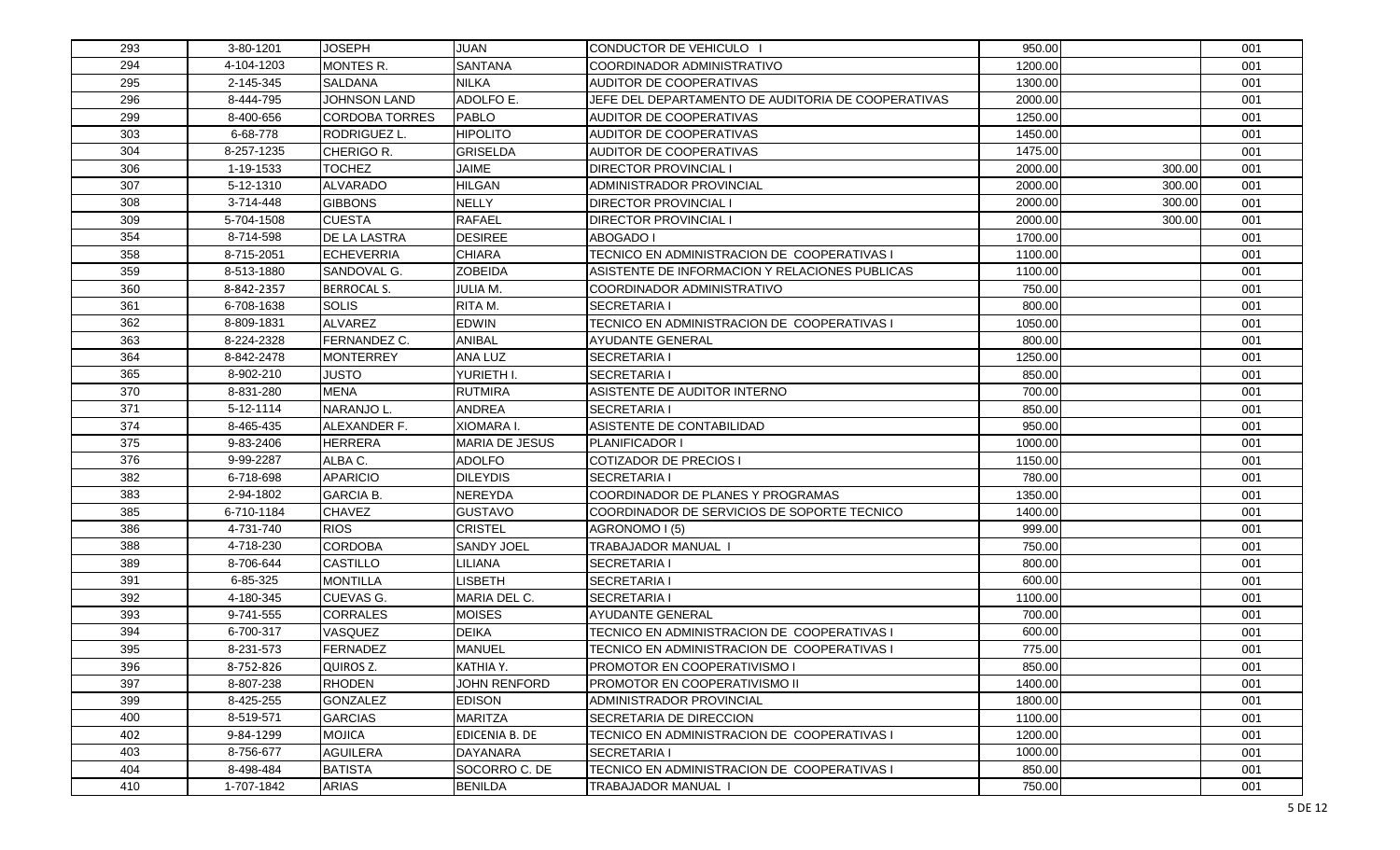| 411 | 8-771-712  | CONTE G.          | <b>ITZEL</b>        | <b>RELACIONISTA PUBLICO</b>                 | 700.00  | 001 |
|-----|------------|-------------------|---------------------|---------------------------------------------|---------|-----|
| 422 | 7-94-2133  | <b>SOLIS</b>      | <b>MARCELINO</b>    | <b>TRABAJADOR MANUAL I</b>                  | 600.00  | 001 |
| 423 | 8-898-1826 | VASQUEZ           | <b>YESIKA</b>       | <b>AUDITOR I</b>                            | 800.00  | 001 |
| 425 | 8-776-146  | <b>RODRIGUEZ</b>  | ELIZABETH M.        | <b>SECRETARIA I</b>                         | 800.00  | 001 |
| 427 | 9-102-2282 | <b>MUNOZ</b>      | <b>SERGIO</b>       | CONDUCTOR DE VEHICULO                       | 600.00  | 001 |
| 431 | 2-122-322  | <b>MARTINEZ</b>   | <b>CECILIA</b>      | <b>PROMOTOR EN COOPERATIVISMO</b>           | 700.00  | 001 |
| 434 | 2-126-598  | <b>VALENCIA</b>   | <b>IRIS</b>         | TECNICO EN ADMINISTRACION DE COOPERATIVAS I | 800.00  | 001 |
| 435 | 1-26-512   | <b>OBANDO</b>     | <b>VICTOR</b>       | IAYUDANTE GENERAL                           | 600.00  | 001 |
| 436 | 1-719-1105 | <b>MONERO</b>     | <b>GLADYS</b>       | <b>SECRETARIA I</b>                         | 600.00  | 001 |
| 439 | 5-14-2385  | <b>LINARES</b>    | <b>JORGE</b>        | <b>AYUDANTE GENERAL</b>                     | 750.00  | 001 |
| 440 | 7-93-2473  | <b>PEREZ</b>      | <b>VILMA DE</b>     | <b>SECRETARIA I</b>                         | 800.00  | 001 |
| 441 | 3-725-1858 | <b>BARRERA</b>    | <b>YULISSA</b>      | <b>SECRETARIA I</b>                         | 600.00  | 001 |
| 442 | 8-307-537  | <b>KLINGLER</b>   | <b>CARMEN</b>       | <b>TRABAJADOR MANUAL</b>                    | 800.00  | 001 |
| 443 | 2-132-1004 | CARVAJAL          | <b>DELMA</b>        | AUDITOR DE COOPERATIVAS                     | 1400.00 | 001 |
| 448 | 7-106-241  | <b>GONZALEZ</b>   | <b>BERTA</b>        | <b>PROMOTOR EN COOPERATIVISMO</b>           | 900.00  | 001 |
| 449 | 4-122-1044 | HERRERA C.        | <b>CECILIA</b>      | <b>RECEPCIONISTA</b>                        | 725.00  | 001 |
| 500 | 8-356-89   | <b>SMALL</b>      | <b>IBRADA</b>       | <b>TRABAJADOR SOCIAL III</b>                | 1810.00 | 001 |
| 501 | 6-703-1858 | <b>RUIZ</b>       | <b>JOSEFA</b>       | COORDINADOR ADMINISTRATIVO                  | 1100.00 | 001 |
| 510 | 8-732-2008 | <b>DE SOUSA</b>   | <b>FRANCISCO</b>    | <b>IJEFE DE LA OFICINA DE INFORMATICA</b>   | 3500.00 | 001 |
| 512 | 8-757-1385 | <b>URRUTIA B.</b> | LINABELL J.         | <b>PLANIFICADOR I</b>                       | 2000.00 | 001 |
| 515 | 8-378-908  | <b>CEDENO</b>     | <b>MARILIN</b>      | ANALISTA DE RECURSOS HUMANOS                | 1850.00 | 001 |
| 519 | 8-719-2250 | <b>BARRERA</b>    | <b>DAISY</b>        | <b>SECRETARIA I</b>                         | 800.00  | 001 |
| 520 | 2-706-1818 | <b>CARRION</b>    | FATIMA O.           | <b>TRABAJADOR MANUAL</b>                    | 600.00  | 001 |
| 521 | 8-795-1984 | <b>RUIZ</b>       | <b>MARIELIS</b>     | <b>OFICINISTA DE PLANILLAS</b>              | 1500.00 | 001 |
| 522 | 8-773-2443 | <b>RODRIGUEZ</b>  | <b>DAMARIS</b>      | <b>OFICINISTA I</b>                         | 1000.00 | 001 |
| 524 | 2-701-1754 | <b>BARTUANO</b>   | <b>JOSE GIL</b>     | CONDUCTOR DE VEHICULO                       | 700.00  | 001 |
| 527 | 9-135-762  | <b>SANJUR</b>     | <b>MAGDALENA</b>    | TRABAJADOR MANUAL                           | 750.00  | 001 |
| 528 | 8-880-2238 | PITTI             | <b>FELIX</b>        | <b>ASISTENTE EJECUTIVO I</b>                | 1250.00 | 001 |
| 529 | 9-111-2026 | <b>MENDOZA</b>    | <b>OSCAR</b>        | <b>OFICINISTA I</b>                         | 1440.00 | 001 |
| 530 | 6-66-452   | PINZON            | <b>NELSON</b>       | CONDUCTOR DE VEHICULO                       | 800.00  | 001 |
| 531 | 8-428-774  | <b>FRUTOS</b>     | NORMA DE            | <b>SECRETARIA I</b>                         | 800.00  | 001 |
| 534 | 8-338-363  | <b>SOLIS</b>      | MANUEL              | <b>AYUDANTE GENERAL</b>                     | 800.00  | 001 |
| 535 | 8-855-758  | <b>VALENCIA</b>   | <b>ESTHEPHANIE</b>  | <b>OFICINISTA I</b>                         | 670.00  | 001 |
| 540 | 8-855-1640 | <b>CEDEÑO</b>     | JANETH              | TECNICO EN ADMINISTRACION DE COOPERATIVAS I | 900.00  | 001 |
| 543 | 8-775-1231 | <b>RODRIGUEZ</b>  | KAMELIA M DE        | COTIZADOR DE PRECIOS I                      | 1000.00 | 001 |
| 546 | 2-79-1404  | <b>VEGA</b>       | <b>GERTRUDIS DE</b> | <b>OFICINISTA I</b>                         | 900.00  | 001 |
| 547 | 8-843-739  | RIIZ              | <b>VICTORIA</b>     | TECNICO EN ADMINISTRACION DE COOPERATIVAS I | 850.00  | 001 |
| 550 | 8-810-1324 | <b>LLORENTE</b>   | <b>DARLENIS</b>     | <b>SECRETARIA I</b>                         | 1050.00 | 001 |
| 551 | 8-809-507  | PENALBA           | <b>JOAN</b>         | TECNICO EN ADMINISTRACION DE COOPERATIVAS I | 2300.00 | 001 |
| 552 | 8-488-875  | <b>MORALES</b>    | <b>RUTH</b>         | <b>TRABAJADORA SOCIAL I</b>                 | 1500.00 | 001 |
| 556 | 8-232-972  | <b>FRANCO</b>     | <b>REINALDO</b>     | <b>SECRETARIA I</b>                         | 750.00  | 001 |
| 557 | 9-757-2154 | <b>PITA</b>       | <b>JUNIER</b>       | CONDUCTOR DE VEHICULO                       | 800.00  | 001 |
| 560 | 2-125-848  | <b>MENESES</b>    | LEONEL              | CONDUCTOR DE VEHICULO                       | 800.00  | 001 |
| 569 | 8-364-507  | <b>PETIT</b>      | <b>ROBERTO</b>      | AGENTE DE SEGURIDAD                         | 750.00  | 001 |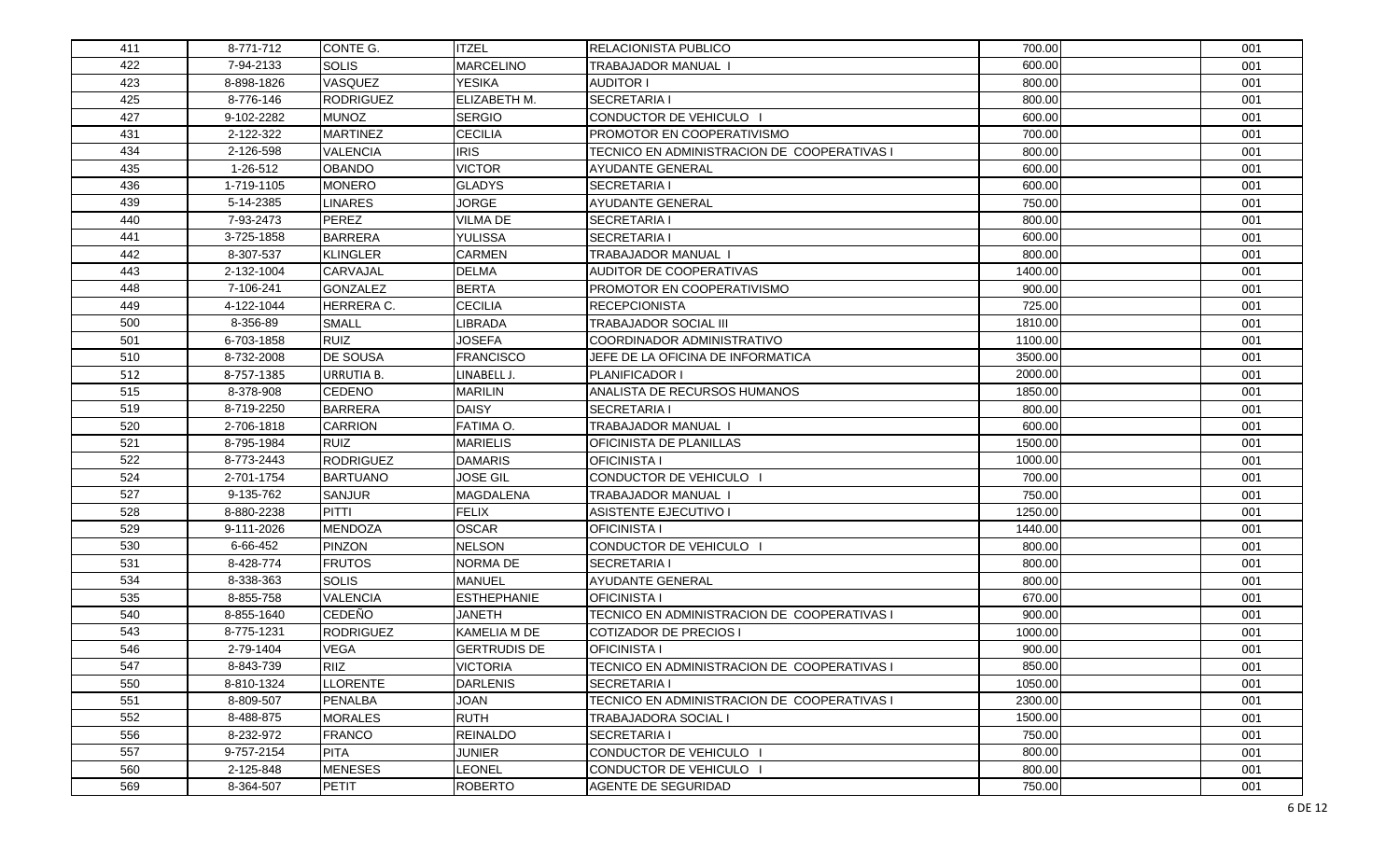| 580 | 2-710-1982 | <b>CHAVEZ</b>       | <b>FIDEL</b>      | CONDUCTOR DE VEHICULO                          | 1700.00 | 001 |
|-----|------------|---------------------|-------------------|------------------------------------------------|---------|-----|
| 584 | 7-700-457  | <b>CARDENAS</b>     | YASMILKA          | TECNICO EN ADMINISTRACION DE COOPERATIVAS I    | 800.00  | 001 |
| 585 | 2-151-574  | LAM                 | <b>AMALIA DE</b>  | <b>SECRETARIA II</b>                           | 800.00  | 001 |
| 587 | 4-757-862  | <b>DELGADO</b>      | <b>LURDES</b>     | PROMOTOR EN COOPERATIVISMO                     | 800.00  | 001 |
| 589 | 8-236-1020 | <b>BERKELEY</b>     | <b>GIBERT</b>     | CONDUCTOR DE VEHICULO                          | 900.00  | 001 |
| 590 | 9-213-468  | <b>ABREGO</b>       | <b>RUBEN</b>      | INGENIERO AGRONOMO III (4)                     | 2049.00 | 001 |
| 591 | 8-716-2209 | <b>ROMAN</b>        | LILIA P. DE       | ASISTENTE DE TESORERIA                         | 850.00  | 001 |
| 592 | 9-158-963  | <b>SANJUR</b>       | ELIZABETH DE      | ISECRETARIA I                                  | 850.00  | 001 |
| 594 | 3-706-957  | <b>ROSALES</b>      | LIZQUEL           | TECNICO EN ADMINISTRACION DE COOPERATIVAS I    | 900.00  | 001 |
| 595 | 9-708-2350 | <b>CASTILLO</b>     | <b>HERNAN</b>     | <b>ASISTENTE EJECUTIVO II</b>                  | 2000.00 | 001 |
| 596 | 8-740-1938 | <b>RIVERA</b>       | <b>TANIA</b>      | <b>ASISTENTE ADMINISTRATIVO I</b>              | 850.00  | 001 |
| 888 | 4-770-2006 | <b>GALVEZ PEREZ</b> | CAROL             | <b>SECRETARIA I</b>                            | 700.00  | 001 |
| 891 | 1-731-436  | <b>ABREGO</b>       | <b>RAMON</b>      | <b>OFICINISTA I</b>                            | 600.00  | 001 |
| 893 | 1-735-103  | SOTO S.             | MARYORENY A.      | ASISTENTE DE INFORMACION Y RELACIONES PUBLICAS | 600.00  | 001 |
| 894 | 5-701-2154 | <b>RENDON</b>       | <b>EMIRO</b>      | CONDUCTOR DE VEHICULO                          | 800.00  | 001 |
| 897 | 4-716-962  | <b>ORTIZ</b>        | <b>YEREMI</b>     | <b>COORDINADOR ADMINISTRATIVO ENCARGADO</b>    | 800.00  | 001 |
| 902 | 3-710-1447 | <b>WALTON</b>       | YAJAIRA DE        | TECNICO EN ADMINISTRACION DE COOPERATIVAS I    | 750.00  | 001 |
| 903 | 3-723-1062 | <b>ALARCON</b>      | <b>SANTIAGO</b>   | CONDUCTOR DE VEHICULO                          | 600.00  | 001 |
| 905 | 8-715-556  | <b>BARBOZA</b>      | <b>ADALMIR</b>    | TECNICO EN ADMINISTRACION DE COOPERATIVAS I    | 1200.00 | 001 |
| 907 | 4-738-1399 | <b>MURGAS</b>       | <b>EDWIN</b>      | TECNICO EN ADMINISTRACION DE COOPERATIVAS I    | 1000.00 | 001 |
| 910 | 1-34-280   | <b>MORALES</b>      | <b>DAVID</b>      | <b>SECRETARIA I</b>                            | 700.00  | 001 |
| 912 | 8-808-1382 | <b>MEDINA</b>       | <b>BENJAMIN</b>   | <b>OFICINISTA I</b>                            | 700.00  | 001 |
| 913 | 8-757-1867 | <b>RIVERA</b>       | <b>PASTOR</b>     | CONDUCTOR DE VEHICULO                          | 1000.00 | 001 |
| 914 | 4-717-2180 | <b>LORENZO</b>      | YARILETH DE       | <b>SECRETARIA I</b>                            | 800.00  | 001 |
| 915 | 8-865-1218 | <b>RODRIGUEZ</b>    | <b>ERIKA</b>      | <b>PROMOTOR EN COOPERATIVISMO</b>              | 1000.00 | 001 |
| 916 | 9-730-1788 | <b>GARCIA</b>       | <b>MARLON</b>     | CONDUCTOR DE VEHICULO                          | 900.00  | 001 |
| 919 | 8-734-118  | <b>ABREGO</b>       | <b>MARIA</b>      | <b>RECEPCIONISTA</b>                           | 850.00  | 001 |
| 921 | 8-843-507  | <b>MENDOZA</b>      | <b>JEYMY</b>      | ASISTENTE DE CONTABILIDAD                      | 800.00  | 001 |
| 922 | 6-76-439   | SAMANIEGO           | <b>SERAFIN</b>    | CONDUCTOR DE VEHICULO                          | 600.00  | 001 |
| 925 | 9-718-1127 | <b>PEREZ</b>        | <b>DAYSI</b>      | TECNICO EN ADMINISTRACION DE COOPERATIVAS I    | 750.00  | 001 |
| 926 | 9-94-437   | DE LEON             | LUIS              | AYUDANTE DE MECANICA                           | 600.00  | 001 |
| 927 | 7-53-943   | <b>CASTIILLERO</b>  | <b>OSVALDO</b>    | <b>PROMOTOR EN COOPERATIVISMO</b>              | 1150.00 | 001 |
| 930 | 8-816-983  | <b>CAMPOS</b>       | <b>JENNIFFER</b>  | <b>SECRETARIA I</b>                            | 800.00  | 001 |
| 931 | 8-939-562  | <b>GOMEZ</b>        | <b>ZULIANETH</b>  | <b>PLANIFICADOR I</b>                          | 1100.00 | 001 |
| 932 | 8-323-243  | <b>LUNA</b>         | <b>MANUEL</b>     | TECNICO EN ADMINISTRACION DE COOPERATIVAS I    | 2000.00 | 001 |
| 934 | 8-226-767  | <b>TROTMAN</b>      | <b>ROGELIO</b>    | ALMACENISTA III (SUPERVISOR)                   | 1200.00 | 001 |
| 935 | 9-124-2048 | <b>PINEDA</b>       | <b>ARQUIMEDES</b> | TECNICO EN ADMINISTRACION DE COOPERATIVAS I    | 2500.00 | 001 |
| 939 | 2-715-513  | MAZZA A.            | <b>BERTA</b>      | PROMOTOR EN COOPERATIVISMO                     | 1000.00 | 001 |
| 940 | 8-352-530  | <b>SANCHEZ</b>      | <b>DORIS</b>      | AUDITOR DE COOPERATIVAS                        | 1500.00 | 001 |
| 950 | 8-919-776  | <b>BALDONADO</b>    | <b>FANNY</b>      | TECNICO EN ADMINISTRACION DE COOPERATIVAS I    | 1400.00 | 001 |
| 952 | 8-229-1032 | <b>PRADO</b>        | <b>GIOVANI</b>    | ASISTENTE ADMINISTRATIVO I                     | 1350.00 | 001 |
| 953 | 7-113-632  | <b>GUTIERREZ</b>    | <b>OSCAR</b>      | <b>INGENIERO AGRONOMO III (5)</b>              | 1471.00 | 001 |
| 955 | 8-824-1538 | <b>ACOSTA</b>       | <b>FRANKLIN</b>   | CONDUCTOR DE VEHICULO I                        | 950.00  | 001 |
| 959 | 8-821-2368 | <b>MARTINEZ</b>     | ANAYANSI          | ANALISTA DE PLANILLA                           | 1300.00 | 001 |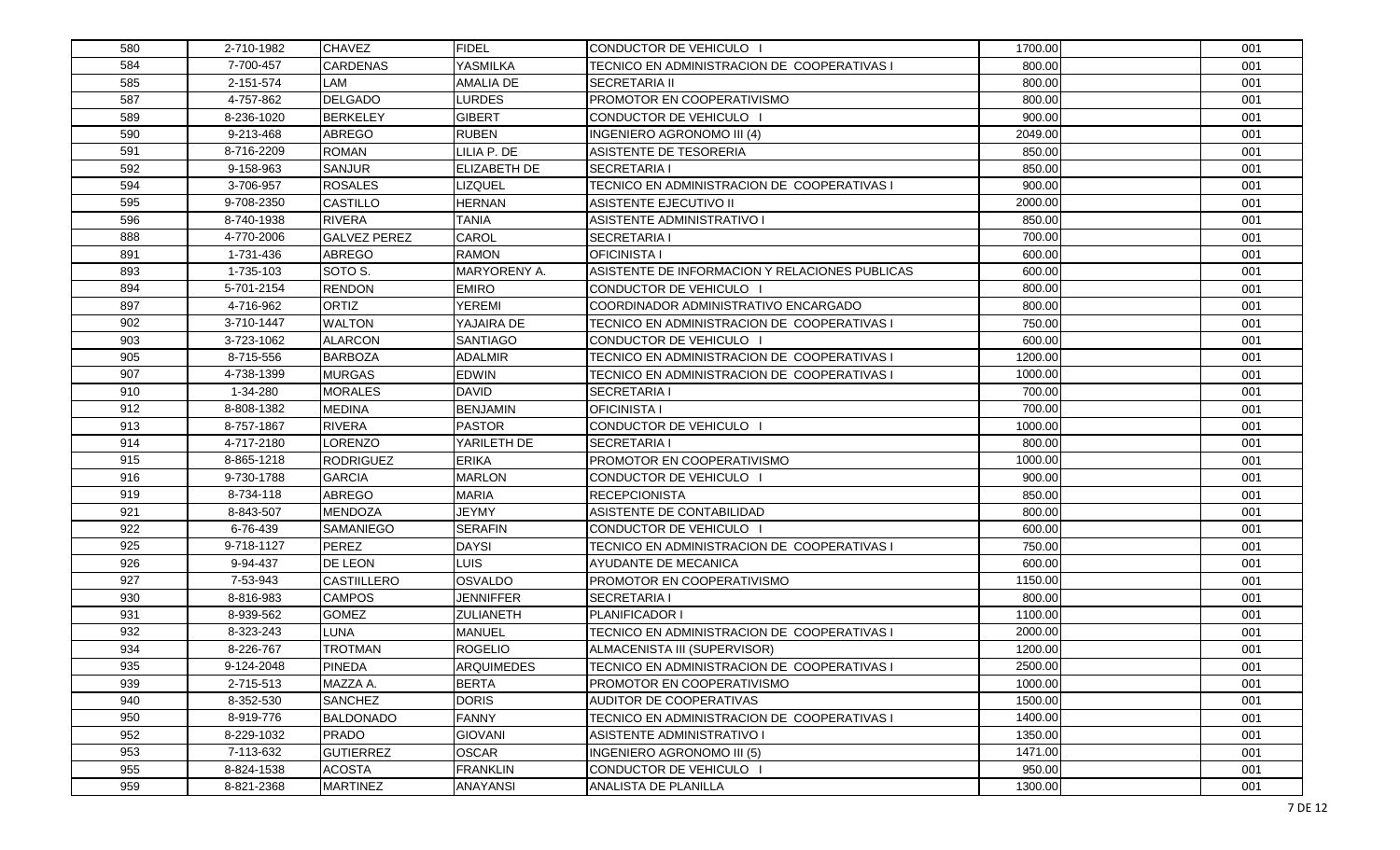| 962  | 9-736-80   | QUIJADA            | <b>YENIFFER</b>     | PLANIFICADOR I                                       | 950.00  |        | 001 |
|------|------------|--------------------|---------------------|------------------------------------------------------|---------|--------|-----|
| 964  | 8-901-1467 | <b>ARDINES</b>     | JULIA               | <b>IPROMOTOR EN COOPERATIVISMO</b>                   | 950.00  |        | 001 |
| 971  | 8-763-294  | REYNA M.           | SOONYE D            | <b>OFICINISTA I</b>                                  | 945.00  |        | 001 |
| 972  | 8-809-263  | <b>PREADO</b>      | <b>VANESSA</b>      | <b>SECRETARIA I</b>                                  | 700.00  |        | 001 |
| 973  | 8-439-619  | <b>ALVARADO</b>    | <b>AMARILIS</b>     | AUDITOR DE COOPERATIVAS                              | 1900.00 |        | 001 |
| 978  | 8-874-1702 | CANTILLO           | MANUEL              | <b>PLANIFICADOR I</b>                                | 950.00  |        | 001 |
| 979  | 8-726-755  | VILLARREAL         | ELVIS E.            | JEFE DEL AREA DE ANALISIS Y DESARROLLO DE SISTEMAS   | 1057.00 |        | 001 |
| 982  | 7-91-2196  | <b>BALLESTEROS</b> | <b>EUCLIDES</b>     | <b>PROMOTOR EN COOPERATIVISMO</b>                    | 700.00  |        | 001 |
| 983  | 8-818-595  | <b>VARONA</b>      | <b>GERALDIN</b>     | <b>SECRETARIA I</b>                                  | 842.00  |        | 001 |
| 985  | 3-729-2272 | <b>MENDEZ</b>      | MILENA              | TECNICO EN ADMINISTRACION DE COOPERATIVAS I          | 800.00  |        | 001 |
| 986  | 7-108-242  | <b>NAVARRO</b>     | <b>EDWIN</b>        | PLANIFICADOR I                                       | 3500.00 |        | 001 |
| 988  | 8-923-1025 | <b>GUERRERO</b>    | <b>FELIX</b>        | CONDUCTOR DE VEHICULO                                | 1000.00 |        | 001 |
| 989  | 8-496-1002 | <b>JAEN</b>        | <b>OMAR</b>         | CONDUCTOR DE VEHICULO                                | 650.00  |        | 001 |
| 995  | 2-125-610  | <b>PEREZ</b>       | <b>ERIC BARTOLO</b> | TECNICO EN ADMINISTRACION DE COOPERATIVAS I          | 900.00  |        | 001 |
| 997  | 8-800-250  | <b>FLORES</b>      | <b>ANABEL</b>       | <b>SECRETARIA I</b>                                  | 1050.00 |        | 001 |
| 998  | 3-734-1509 | <b>CUMMINGS</b>    | <b>TAYURIS</b>      | <b>SECRETARIA I</b>                                  | 800.00  |        | 001 |
| 1000 | 8-705-2282 | <b>BALMA</b>       | <b>RUBY DE</b>      | <b>AUDITOR I</b>                                     | 2800.00 | 300.00 | 001 |
| 1001 | 7-93-508   | <b>CORDOBA</b>     | <b>BIENVENIDA</b>   | <b>AUDITOR DE COOPERATIVAS</b>                       | 1350.00 |        | 001 |
| 1002 | 4-715-635  | <b>VASQUEZ</b>     | LETICIA             | <b>AUDITOR I</b>                                     | 1500.00 |        | 001 |
| 1003 | 8-344-610  | <b>GUARDIA</b>     | ADRIAN J.           | <b>AUDITOR DE COOPERATIVAS</b>                       | 1600.00 |        | 001 |
| 1006 | 8-879-1566 | VASQUEZ S.         | EILBER A.           | ADMINSSTRADOR DE REDES DE INFORMACION                | 1500.00 |        | 001 |
| 1009 | 8-716-2361 | <b>AYALA</b>       | <b>NATALIA</b>      | COORDINADOR ADMINISTRATIVO                           | 850.00  |        | 001 |
| 1012 | 4-755-1403 | <b>DEL CID</b>     | <b>JAVIER</b>       | TECNICO EN ADMINISTRACION DE COOPERATIVAS I          | 650.00  |        | 001 |
| 1013 | 8-884-71   | <b>MONROY</b>      | <b>ARIEL</b>        | <b>SECRETARIA I</b>                                  | 750.00  |        | 001 |
| 1014 | 8-735-2481 | <b>RODRIGUEZ</b>   | <b>EURIBIADES</b>   | TRABAJADOR MANUAL                                    | 700.00  |        | 001 |
| 1017 | 8-875-1224 | <b>GUTIERREZ</b>   | <b>EDWIN</b>        | ASISTENTE ADMINISTARTIVO I                           | 1250.00 |        | 001 |
| 1019 | 9-219-1247 | <b>AVECILLA</b>    | YANELA              | <b>SECRETARIA I</b>                                  | 1100.00 |        | 001 |
| 1022 | 6-710-564  | <b>AIZPRUA</b>     | <b>XIOMARA</b>      | <b>PROMOTOR EN COOPERATIVISMO</b>                    | 800.00  |        | 001 |
| 1024 | 9-746-1823 | <b>GONZALEZ</b>    | <b>JOAZATH</b>      | <b>IPROMOTOR EN COOPERATIVISMO</b>                   | 700.00  |        | 001 |
| 1029 | 8-283-12   | <b>BERNAL G.</b>   | <b>ELIZABETH</b>    | JEFE DE LA OFICINA INSTITUCIONAL DE RECURSOS HUMANOS | 4000.00 |        | 001 |
| 1031 | 2-98-1648  | <b>ORTEGA</b>      | <b>GUIDO</b>        | <b>PROMOTOR EN COOPERATIVISMO</b>                    | 650.00  |        | 001 |
| 1034 | 9-122-2160 | <b>ARMUELLES</b>   | ANAYANSI            | TECNICO EN ADMINISTRACION DE COOPERATIVAS I          | 1000.00 |        | 001 |
| 1035 | 9-722-1690 | <b>CASTILLO</b>    | FAYIMA DE           | TECNICO EN ADMINISTRACION DE  COOPERATIVAS I         | 950.00  |        | 001 |
| 1038 | 9-741-1185 | <b>DUTARI</b>      | <b>HECTOR</b>       | <b>IPROMOTOR EN COOPERATIVISMO</b>                   | 850.00  |        | 001 |
| 1040 | 3-717-1360 | SAVAGE             | <b>ORLANDO</b>      | <b>COORDINADORA DE PLANES Y PROGRAMAS</b>            | 1600.00 |        | 001 |
| 1041 | 8-845-265  | <b>SOSA</b>        | RAQUEL DE           | <b>ISECRETARIA EJECUTIVA I</b>                       | 1250.00 |        | 001 |
| 1044 | 10-24-413  | <b>VEGA</b>        | <b>NARCIDA</b>      | IAUDITOR DE COOPERATIVAS                             | 1250.00 |        | 001 |
| 1047 | 8-745-1494 | <b>AGILERA</b>     | <b>ELOY</b>         | <b>OFICINISTA I</b>                                  | 800.00  |        | 001 |
| 1110 | 8-492-968  | <b>TRUJILLO</b>    | <b>DEYANIRA</b>     | PSICOLOGA                                            | 2000.00 |        | 001 |
| 1150 | 8-435-460  | VILLANUEVA         | <b>GUSTAVO</b>      | AUDITOR DE COOPERATIVAS                              | 2000.00 |        | 001 |
| 1151 | 8-707-401  | <b>SMALL</b>       | <b>JULIO</b>        | <b>AUDITOR I</b>                                     | 1500.00 |        | 001 |
| 1152 | 8-369-774  | <b>VILLAVERDE</b>  | <b>JUAN</b>         | ASISTENTE EJECUTIVO I                                | 3500.00 |        | 001 |
| 1153 | 8-874-1785 | <b>CORRALES C.</b> | MADELEINE L.        | <b>SERVICIOS GENERALES</b>                           | 2500.00 |        | 001 |
| 1154 | 8-167-364  | <b>BRUGIATI</b>    | <b>MIGUEL</b>       | COORDINADOR DE PLANES Y PROGRAMAS                    | 2200.00 |        | 001 |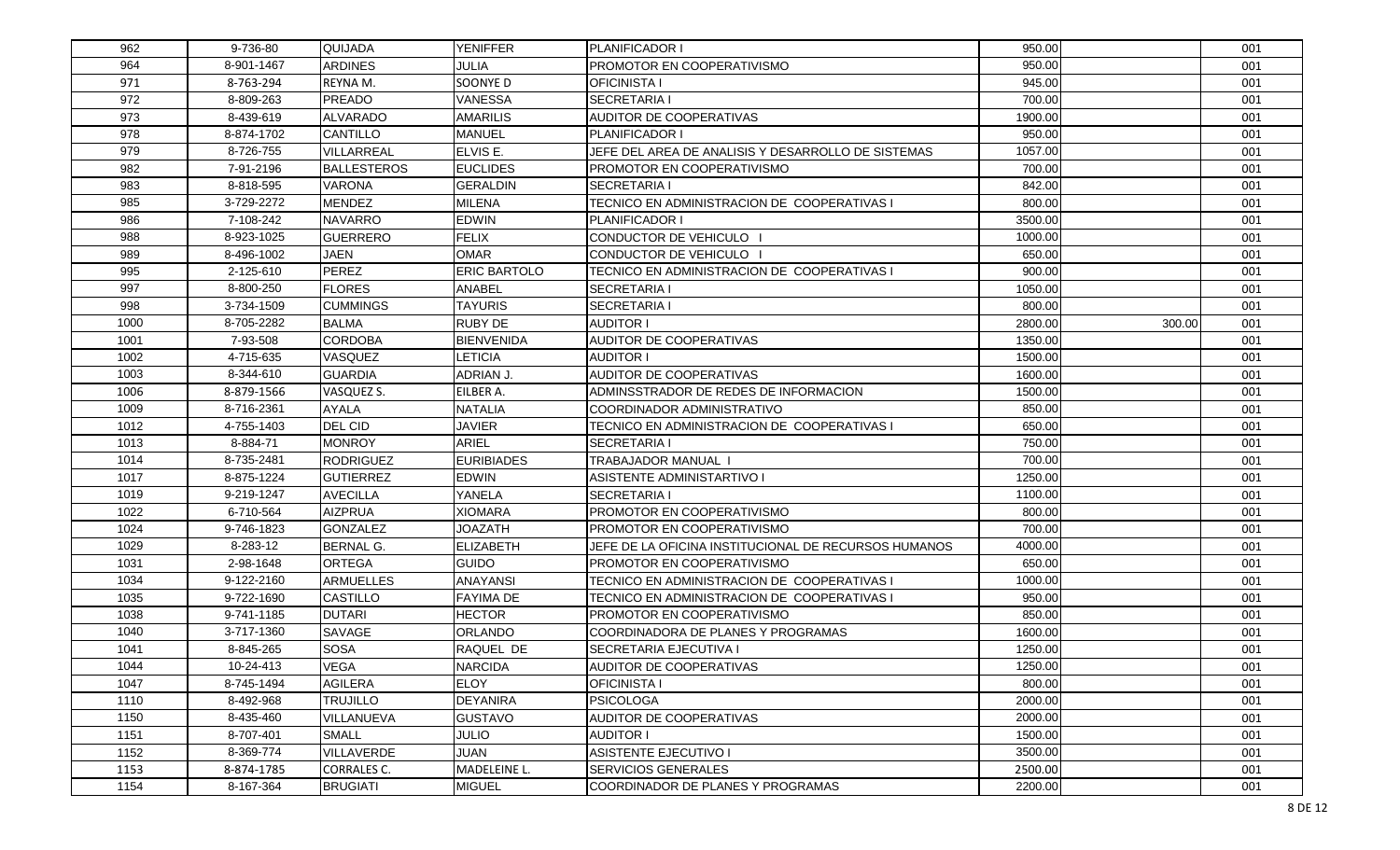| 1155 | 8-348-910  | DAMIAN S.                 | CARLOS A.            | <b>JEFE DE PLANIFICACION</b>                          | 2000.00 | 001 |
|------|------------|---------------------------|----------------------|-------------------------------------------------------|---------|-----|
| 1157 | 8-854-616  | <b>HIDALGO</b>            | <b>ASTRID</b>        | AUDITOR DE COOPERATIVAS                               | 1500.00 | 001 |
| 1158 | 4-270-660  | <b>SANCHEZ</b>            | <b>SADY</b>          | <b>AUDITOR DE COOPERATIVAS</b>                        | 1500.00 | 001 |
| 1160 | 8-816-358  | GONZALEZ L.               | GIOVANNY E.          | ASISTENTE EJECUTIVO I                                 | 2000.00 | 001 |
| 1161 | 8-145-71   | <b>SOSA</b>               | <b>PABLO</b>         | ASISTENTE DE AUDITOR INTERNO                          | 3000.00 | 001 |
| 1162 | 2-116-802  | <b>CORNEJO</b>            | <b>MARITZA</b>       | ASISTENTE EJECUTIVO I                                 | 2517.00 | 001 |
| 1163 | 2-720-550  | PEDRESCHI                 | <b>BLANCA</b>        | ASISTENTE ADMINISTRATIVO I                            | 2000.00 | 001 |
| 1164 | 8-438-418  | <b>ALLEN</b>              | <b>ZULEIKA</b>       | <b>ASISTENTE EJECUTIVO I</b>                          | 1800.00 | 001 |
| 1165 | 7-95-776   | GONZALEZ D.               | <b>HERACLIO</b>      | TECNICO EN ADMON DE COOP.                             | 1000.00 | 001 |
| 1166 | 8-882-1750 | <b>BERNAL</b>             | <b>ROSA</b>          | <b>TECNICO EN ADMON DE COOP.</b>                      | 1000.00 | 001 |
| 1167 | 7-85-1325  | <b>RAMOS</b>              | CRISTINA M. DE       | COORDINADOR ADMINISTRATIVO                            | 700.00  | 001 |
| 1173 | 8-817-1094 | RANGEL M.                 | <b>BORIS M.</b>      | <b>ABOGADO I</b>                                      | 1000.00 | 001 |
| 1174 | 8-775-733  | <b>GORDON V.</b>          | SAHJID A.            | <b>ABOGADO I</b>                                      | 1200.00 | 001 |
| 1175 | $3-42-24$  | <b>JIMENEZ</b>            | <b>ROBERTO</b>       | <b>ASISTENTE EJECUTIVO I</b>                          | 3500.00 | 001 |
| 1177 | 7-709-1150 | VARGAS                    | <b>ALEX</b>          | <b>INGENIERO AGRONOMO II (5)</b>                      | 1262.00 | 001 |
| 1178 | 3-88-1453  | <b>WILLIANS</b>           | <b>JULIETA DE</b>    | CONDUCTOR DE VEHICULO                                 | 700.00  | 001 |
| 1180 | 8-790-232  | <b>MELGAR</b>             | ALEXANDRA            | <b>SECRETARIA EJECUTIVA I</b>                         | 1000.00 | 001 |
| 1181 | 8-846-1817 | <b>LOBO</b>               | <b>GEAN</b>          | <b>ABOGADO I</b>                                      | 1200.00 | 001 |
| 1183 | 7-701-1663 | DE LA CRUZ                | DIONISO J.           | <b>COORDINADO DE PLANES Y PROGRAMAS</b>               | 1000.00 | 001 |
| 1186 | 8-867-1287 | <b>CARDENA</b>            | <b>CHRITIAN</b>      | TECNICO EN ADMINISTRACION DE COOPERATIVAS I           | 1500.00 | 001 |
| 1188 | 8-340-922  | <b>DE LEON</b>            | LIRIOLA DEL C.       | <b>ASESOR I</b>                                       | 1500.00 | 001 |
| 1191 | 4-139-84   | <b>PITTI</b>              | <b>AUGUSTO</b>       | <b>AUDITOR I</b>                                      | 1000.00 | 001 |
| 1194 | 8-418-565  | <b>CORDOBA</b>            | <b>EMIR</b>          | <b>AUDITOR I</b>                                      | 1500.00 | 001 |
| 1196 | 2-706-1919 | <b>BERNARD</b>            | <b>MARYORIE</b>      | <b>ABOGADO I</b>                                      | 1300.00 | 001 |
| 1197 | 8-705-195  | <b>URRIOLA</b>            | <b>JURIKO</b>        | <b>TRABAJADOR SOCIAL I</b>                            | 1500.00 | 001 |
| 1199 | 8-923-678  | <b>JIMENEZ</b>            | <b>JOEL</b>          | <b>PROGRAMADOR DE COMPUTADORA I</b>                   | 1000.00 | 001 |
| 1200 | 8-341-653  | <b>CASTILLO</b>           | YANET                | ASISTENTE DE TESORERIA                                | 1500.00 | 001 |
| 1301 | 7-712-1615 | <b>DIAZ</b>               | <b>REYNALDO</b>      | TECNICO EN ADMON DE COOP.                             | 900.00  | 001 |
| 1303 | 8-866-1348 | AGUILERA A.               | YARKEYLA             | <b>SECRETARIA I</b>                                   | 1004.00 | 001 |
| 1304 | 6-47-1271  | DE LEON R.                | <b>RUBIELA</b>       | <b>SECRETARIA EJECUTIVA I</b>                         | 1200.00 | 001 |
| 904  | 8-812-1603 | JEANNETTE H.              | <b>ANTHONY E.</b>    | TECNICO EN ADMON. DE COOPERATIVAS                     | 1200.00 | 001 |
| 990  | 8-750-2242 | <b>IBARRA N.</b>          | JOCHEBED J.          | <b>PROMOTOR EN COOPERATIVISMO</b>                     | 950.00  | 001 |
| 1246 | 4-746-446  | <b>APARICIO</b>           | <b>MARLON E.</b>     | ABOGADO I                                             | 1000.00 | 001 |
| 1184 | 9-737-1978 | <b>MARIN</b>              |                      | NADISUKA DEL ROSARIO JEFE DE DEPARTAMENTO COOPERATIVO | 1500.00 | 001 |
| 357  | 8-426-399  | <b>QUINTERO</b>           | <b>EMIGDIO LUCAR</b> | <b>OFICINISTA I</b>                                   | 1000.00 | 001 |
| 379  | 6-702-2472 | <b>POVEDA</b>             | KARINA DEL C.        | <b>SECRETARIA I</b>                                   | 600.00  | 001 |
| 581  | 6-722-667  | <b>BATISTA P.</b>         | YINA A.              | PROMOTOR EN COOPERATIVISMO                            | 600.00  | 001 |
| 906  | 8-712-1530 | ALMEMGOR GALLARD(ANAYANSI |                      | TECNICO EN ADMON DE COOPERATIVAS                      | 1000.00 | 001 |
| 924  | 6-704-606  | RUIZ Q.                   | ORELIS Y.            | <b>TECNICO EN ADMON DE COOPERATIVAS</b>               | 600.00  | 001 |
| 929  | 6-712-1070 | <b>GONZALEZ</b>           | JUAN B.              | <b>PROMOTOR EN COOPERATIVISMO</b>                     | 600.00  | 001 |
| 933  | 8-714-1596 | <b>FLOREZ</b>             |                      | IRENE I. RODRIGUEZ DTECNICO EN ADMON DE COOPERATIVAS  | 950.00  | 001 |
| 970  | 6-710-1619 | LOPEZ B.                  | ESMERALDO R.         | <b>TECNICO EN ADMON DE COOPERATIVAS</b>               | 800.00  | 001 |
| 1018 | 4-721-1242 | ARCIA R.                  | EDGARDO A.           | TECNICO EN ADMON DE COOPERATIVAS                      | 1200.00 | 001 |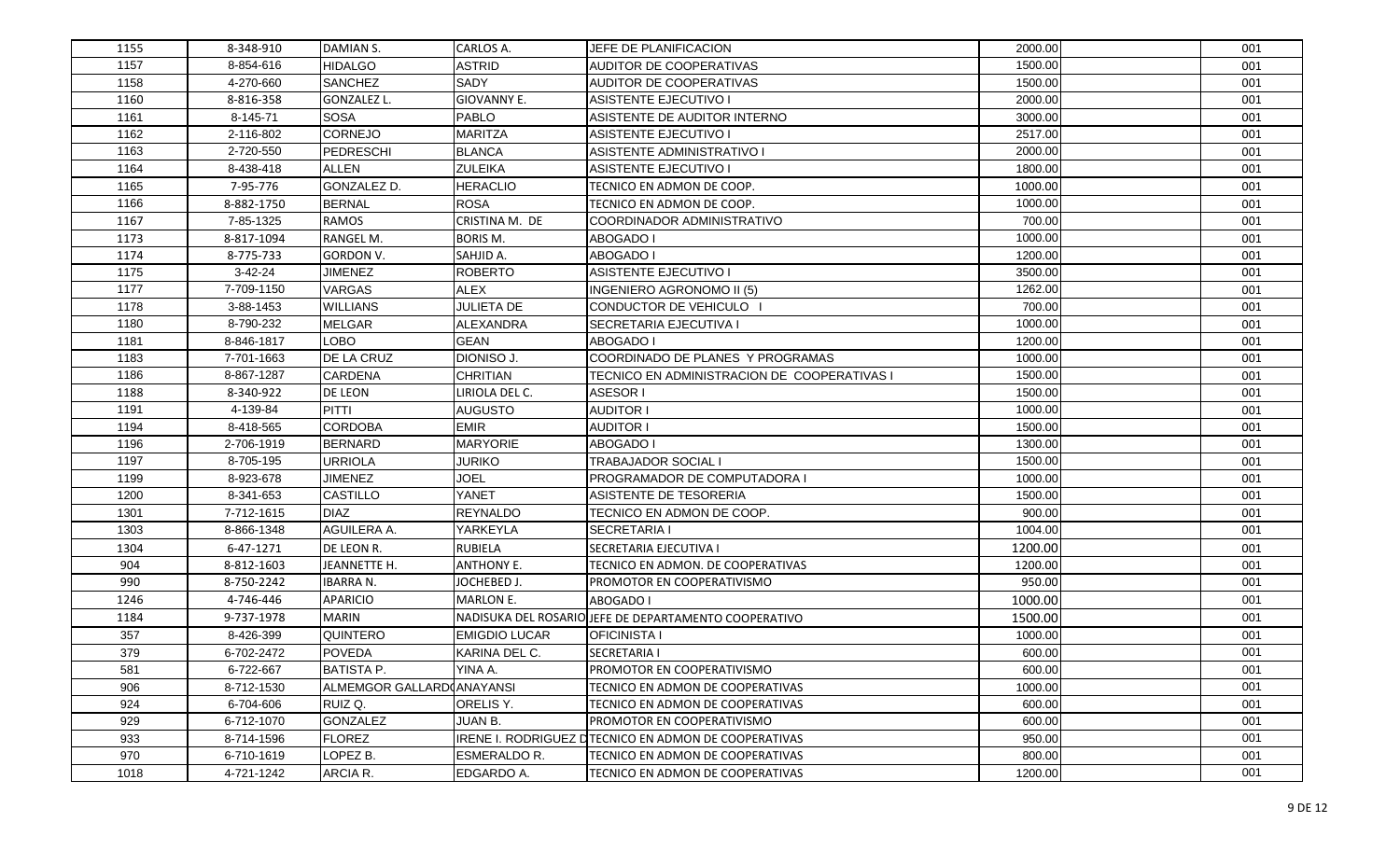| 1186 | 8-857-1560 | <b>AROSEMENA</b> | <b>BRAULIO J.</b>   | <b>ITECNICO EN ADMON DE COOPERATIVAS</b> | 1200.00 | 001 |
|------|------------|------------------|---------------------|------------------------------------------|---------|-----|
| 938  | 8-493-557  | <b>MARTINEZ</b>  | <b>CHRISTIAN G.</b> | <b>AUDITOR I</b>                         | 1350.00 | 001 |
| 889  | 6-722-1066 | <b>TELLO</b>     | LUIS J.             | <b>CONDUCTOR DE VEHICULO</b>             | 600.00  | 001 |
| 577  | 6-700-23   | VALASQUEZ        | <b>BOLIVAR J.</b>   | <b>CONDUCTOR DE VEHICULO</b>             | 600.00  | 001 |
| 508  | 6-65-117   | <b>DE GRACIA</b> | <b>CARMEN G</b>     | <b>ITECNICO EN ADMON DE COOPERATIVAS</b> | 600.00  | 001 |
| 899  | 6-714-2007 | <b>MELGAR</b>    | JENNIFFER E.        | <b>CONDUCTOR DE VEHICULO</b>             | 600.00  | 001 |
| 257  | 6-720-820  | CABALLERO        | LISBETH G.          | <b>SECRETARIA I</b>                      | 900.00  | 001 |
| 896  | 6-714-473  | <b>ALVARADO</b>  | LURIS E.            | PLANIFICADOR I                           | 700.00  | 001 |
| 920  | 6-710-1319 | QUINTERO         | <b>MANUEL E.</b>    | <b>CONDUCTOR DE VEHICULO</b>             | 850.00  | 001 |

## **TRANSITORIO**

| N° de<br>colaborador | Cédula     | <b>Apellido</b>           | <b>Nombre</b>        | Cargo                                       | <b>Salario</b> | Gastos de<br>Representación | Objeto de<br><b>Gastos</b> |
|----------------------|------------|---------------------------|----------------------|---------------------------------------------|----------------|-----------------------------|----------------------------|
| 683                  | 8-514-966  | SOLIS A.                  | <b>JESSICA J.</b>    | TECNICO EN ADMON DE COOPERATIVAS            | 1500.00        |                             | 002                        |
| 684                  | 8-413-779  | <b>GUILLEN R.</b>         | ALBIS J.             | <b>ASISTENTE ADMINISTRATIVO I</b>           | 1500.00        |                             | 002                        |
| 1114                 | 8-926-1053 | VEGA P.                   | <b>AMARILYS E.</b>   | <b>PROMOTOR EN COOPERATIVISMO</b>           | 650.00         |                             | 002                        |
| 1204                 | 8-745-429  | CAMAÑO G.                 | ANA C.               | TECNICO EN ADMINISTRACION DE COOPERATIVAS I | 975.00         |                             | 002                        |
| 1172                 | 8-917-2049 | <b>VILLARREAL A.</b>      | ANA V.               | TECNICO EN ADMINISTRACION DE COOPERATIVAS I | 1000.00        |                             | 002                        |
| 1123                 | 3-732-1105 | <b>VILLALAZ F.</b>        | <b>GABRIEL A.</b>    | TECNICO EN ADMINISTRACION DE COOPERATIVAS I | 1000.00        |                             | 002                        |
| 1086                 | 7-706-890  | <b>FUENTES</b>            | HIELYS <sub>Z.</sub> | ADMINISTRADOR DE BASE DE DATOS              | 1000.00        |                             | 002                        |
| 675                  | 8-734-888  | PITTY O.                  | IRIS E.              | TECNICO EN ADMINISTRACION DE COOPERATIVAS I | 1000.00        |                             | 002                        |
| 1203                 | 8-836-299  | <b>PALOMINO L.</b>        | JOSE A.              | TECNICO EN ADMINISTRACION DE COOPERATIVAS I | 1000.00        |                             | 002                        |
| 604                  | 8-764-897  | <b>RODRIGUEZ</b>          | JUDITH D.            | PROMOTOR EN COOPERATIVISMO                  | 925.00         |                             | 002                        |
| 1211                 | 8-860-1778 | <b>ALVARADO</b>           | <b>JULIO A.</b>      | TECNICO EN ADMINISTRACION DE COOPERATIVAS I | 1000.00        |                             | 002                        |
| 1226                 | 7-98-360   | <b>LEWIS</b>              | KARLA C.             | COORDINADORA DE PLANES Y PROGRAMAS          | 1500.00        |                             | 002                        |
| 1215                 | 8-946-2298 | CASTRO V.                 | KASSANDRA M.         | PROMOTOR EN COOPERATIVISMO                  | 800.00         |                             | 002                        |
| 1080                 | 7-702-37   | <b>RODRIGUEZ</b>          | LAURA L              | <b>AUDITOR I</b>                            | 1500.00        |                             | 002                        |
| 1149                 | 8-913-305  | ALVARADO G.               | LESLIE E.            | <b>PROMOTOR EN COOPERATIVISMO</b>           | 1200.00        |                             | 002                        |
| 1171                 | 2-732-526  | <b>MORALES V.</b>         | LUIS M.              | PROMOTOR EN COOPERATIVISMO                  | 925.00         |                             | 002                        |
| 686                  | 8-763-179  | CHANIS A.                 | MARIO J.             | ASISTENTE ADMINISTRATIVO I                  | 1700.00        |                             | 002                        |
| 1202                 | 7-117-642  | JAEN J.                   | MIGDALIA E.          | TECNICO EN ADMINISTRACION DE COOPERATIVAS I | 1000.00        |                             | 002                        |
| 1058                 | 8-839-249  | RUIZ M.                   | NINOSKA A.           | <b>OFICINISTA I</b>                         | 750.00         |                             | 002                        |
| 605                  | 4-200-806  | GONZALEZ C.               | PABLO E.             | TRABAJADOR MANUAL I                         | 700.00         |                             | 002                        |
| 608                  | 8-497-92   | <b>PIZARRO B.</b>         | ROLANDO E.           | <b>OFICINISTA I</b>                         | 950.00         |                             | 002                        |
| 634                  | 1-712-1305 | <b>ABREGO BEKER</b>       | <b>VALENTIN</b>      | ANALISTA DE ORGANIZACIÓN Y SISTEMAS ADMON   | 1200.00        |                             | 002                        |
| 1208                 | 8-914-2328 | <b>HERNANDEZ V.</b>       | <b>WALLYS A.</b>     | TECNICO EN ADMINISTRACION DE COOPERATIVAS I | 950.00         |                             | 002                        |
| 1212                 | 6-722-1155 | <b>CASTILLO A.</b>        | YULIANA G.           | TECNICO EN ADMINISTRACION DE COOPERATIVAS I | 800.00         |                             | 002                        |
| 601                  | 8-952-885  | ASPRILLA VILLARREAL JAIME |                      | TECNICO EN ADMINISTRACION DE COOPERATIVAS I | 1000.00        |                             | 002                        |
| 615                  | 2-153-336  | <b>BETHANCOURT M.</b>     | IRIS I.              | TECNICO EN ADMINISTRACION DE COOPERATIVAS I | 1500.00        |                             | 002                        |
| 627                  | 8-700-2421 | <b>CASAS</b>              | <b>IZCENITH</b>      | TECNICO EN ADMINISTRACION DE COOPERATIVAS I | 925.00         |                             | 002                        |
| 665                  | 2-716-695  | CHAVEZ B.                 | CESAR H.             | <b>ASISTENTE EJECUTIVO I</b>                | 1500.00        |                             | 002                        |
| 682                  | 2-736-2484 | <b>GONZALEZ V.</b>        | <b>EVELIN M.</b>     | <b>ASISTENTE EJECUTIVO I</b>                | 1500.00        |                             | 002                        |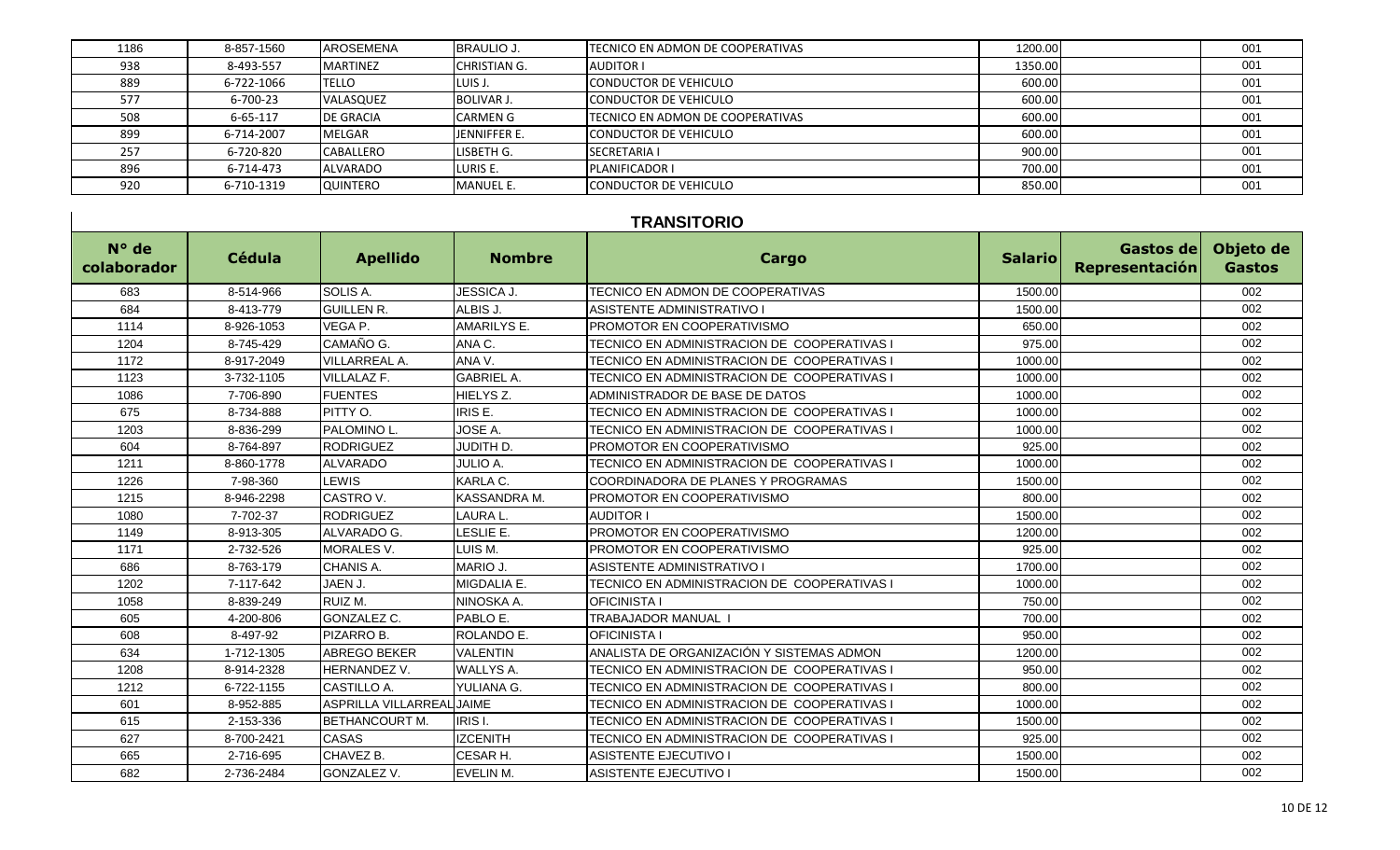| 685  | 8-235-2785 | GONZALEZ V.         | ALMA Y.                | <b>DISEÑADOR GRAFICO</b>                    | 1500.00 | 002 |
|------|------------|---------------------|------------------------|---------------------------------------------|---------|-----|
| 1048 | 2-723-1105 | FERNANDEZ B.        | MAYTEE E.              | <b>SECRETARÍA I</b>                         | 1450.00 | 002 |
| 1053 | 8-864-1747 | VALDEZ A.           | ILEANA N.              | ADMINISTRADOR DE REDES                      | 1500.00 | 002 |
| 1085 | 3-747-877  | ARAUZ A.            | JESUS J.               | ASISTENTE ADMINISTRATIVO I                  | 1000.00 | 002 |
| 1094 | 8-781-1113 | REYES P.            | EDUARDO E.             | ASISTENTE ADMINISTRATIVO I                  | 1000.00 | 002 |
| 1108 | 8-171-955  | CHAU C.             | JORGE E.               | PROMOTOR EN COOPERATIVISMO                  | 3000.00 | 002 |
| 1124 | 2-720-942  | REYES P.            | VANESSA I.             | COORDINADORA DE PLANES Y PROGRAMAS          | 1500.00 | 002 |
| 1214 | 8-482-906  | ALMANZA A.          | ALAN L.                | TECNICO EN ADMINISTRACION DE COOPERATIVAS I | 1200.00 | 002 |
| 1219 | 6-700-1159 | ARJONA C.           | AUGUSTO A.             | PROMOTOR EN COOPERATIVISMO                  | 800.00  | 002 |
| 662  | 9-701-1341 | DEL C. HERRERA H.   | <b>SORAYA</b>          | SECRETARIA EJECUTIVA                        | 2500.00 | 002 |
| 613  | 8-208-1064 | <b>BONILLA R.</b>   | RAUL A.                | TECNICO EN ADMINISTRACION DE COOPERATIVAS I | 1200.00 | 002 |
| 1102 | 7-93-2664  | SAAVEDRA            | <b>ROGOBERTO</b>       | COORDINADORA DE PLANES Y PROGRAMAS          | 2000.00 | 002 |
| 1216 | 4-802-1961 | TUGRIM.             | <b>EMELETH</b>         | PROMOTOR EN COOPERATIVISMO                  | 800.00  | 002 |
| 1056 | 8-736-871  | ROMERO              | <b>EVANGELINA</b>      | ASISTENTE EJECUTIVO I                       | 1500.00 | 002 |
| 612  | 8-346-914  | <b>MAITLAND</b>     | CLARENCE A.            | ABOGADO I                                   | 1200.00 | 002 |
| 1218 | 8-908-1938 | GONZALEZ            | YURITZA O.             | PROMOTOR COOPERATIVO                        | 800.00  | 002 |
| 603  | 8-910-787  | MENDEZ              | <b>EDGARDO E.</b>      | CONDUCTOR DE VEHICULO                       | 700.00  | 002 |
| 679  | 3-104-988  | CASTRO              | <b>IDA FIGUEROA DE</b> | TECNICO EN ADMON DE COOP.                   | 1200.00 | 002 |
| 1066 | 8-759-96   | <b>VALENCIA N.</b>  | GILBERTO O.            | TECNICO EN ADMON DE COOP.                   | 1000.00 | 002 |
| 671  | 8-782-2245 | GOMEZ R.            | ALEXANDER E.           | TECNICO EN ADMON DE COOP.                   | 2000.00 | 002 |
| 1148 | 8-746-489  | RUIZ A.             | <b>RUBEN R.</b>        | TECNICO EN ADMON DE COOP.                   | 1000.00 | 002 |
| 681  | 8-750-1528 | <b>ATHANASIADIS</b> | RACHEL Z.              | ASISTENTE DE INFOR Y REL PUBLICAS           | 1800.00 | 002 |
| 1220 | 8-927-1678 | <b>BONILLA</b>      | THIARY J.              | TECNICO EN ADMON DE COOP.                   | 1000.00 | 002 |
| 610  | 3-704-490  | GORDON P.           | RONY A.                | PROMOTOR EN COOPERATIVISMO                  | 900.00  | 002 |
| 1210 | 8-872-1038 | MARTINEZ I.         | MARIO A.               | TECNICO EN ADMON DE COOP.                   | 1000.00 | 002 |
| 1223 | 4-264-672  | ADAMES S.           | JOSE M.                | PROMOTOR EN COOPERATIVISMO                  | 800.00  | 002 |
| 1077 | 8-867-1868 | GONZALEZ            | <b>LUISIE</b>          | <b>SECRETARIA I</b>                         | 900.00  | 002 |
| 1213 | 4-729-1619 | ROMERO S.           | DANET J.               | TECNICO EN ADMON DE COOP.                   | 1000.00 | 002 |
| 1206 | 8-730-1488 | GONZALEZ            | <b>VICTOR</b>          | PROMOTOR EN COOPERATIVISMO                  | 800.00  | 002 |
| 626  | 8-266-186  | <b>BURKE</b>        | <b>HECTOR A.</b>       | CONDUCTOR DE VEHICULO                       | 900.00  | 002 |
| 1105 | 8-909-1081 | <b>GONZALEZ</b>     | EDUARDO J.             | PLANIFICADOR I                              | 1000.00 | 002 |
| 680  | 8-723-2347 | ARIZA CEDENO        | <b>EVARISTO</b>        | <b>ASISTENTE EJECUTIVO I</b>                | 1100.00 | 002 |
| 1222 | 8-247-857  | VILLARREAL M.       | DIANA R.               | TECNICO EN ADMON. DE COOPERATIVAS           | 800.00  | 002 |
| 1070 | 8-230-131  | GONZALEZ J.         | YOLANDA M.             | COORDINADO DE ASISTENCIA TECNICA            | 900.00  | 002 |
| 1205 | 8-847-1673 | <b>QUINTERO C.</b>  | EMANUEL J.             | TECNICO EN ADMON. DE COOPERATIVAS           | 800.00  | 002 |
| 1113 | 4-712-2254 | <b>GUERRA R.</b>    | <b>BIANCA J.</b>       | <b>ASESOR I</b>                             | 2000.00 | 002 |
| 1117 | 4-739-2185 | <b>BLANCO</b>       | <b>FATIMAL.</b>        | PROMOTOR EN COOPERATIVISMO                  | 650.00  | 002 |
| 1045 | 6-50-598   | MENDOZA             | <b>ISABEL</b>          | <b>RECEPCIONISTA</b>                        | 600.00  | 002 |
| 666  | 4-151-959  | NUÑEZ               | LENIN R.               | <b>OFICINISTA</b>                           | 1200.00 | 002 |
| 688  | 8-780-454  | PEART               | NADEZHDA               | <b>ASISTENTE EJECUTIVO I</b>                | 1200.00 | 002 |
| 619  | 5-17-957   | MOSQUERA            | DORINDO C.             | TECNICO EN ADMON DE COOPERATIVAS            | 600.00  | 002 |
| 1065 | 6-716-232  | THACHAR M.          | ANDREINA M.            | <b>SECRETARIA I</b>                         | 600.00  | 002 |
| 1115 | 6-721-334  | <b>BATISTA D.</b>   | <b>BRITHANY S.</b>     | <b>SECRETARIA I</b>                         | 600.00  | 002 |